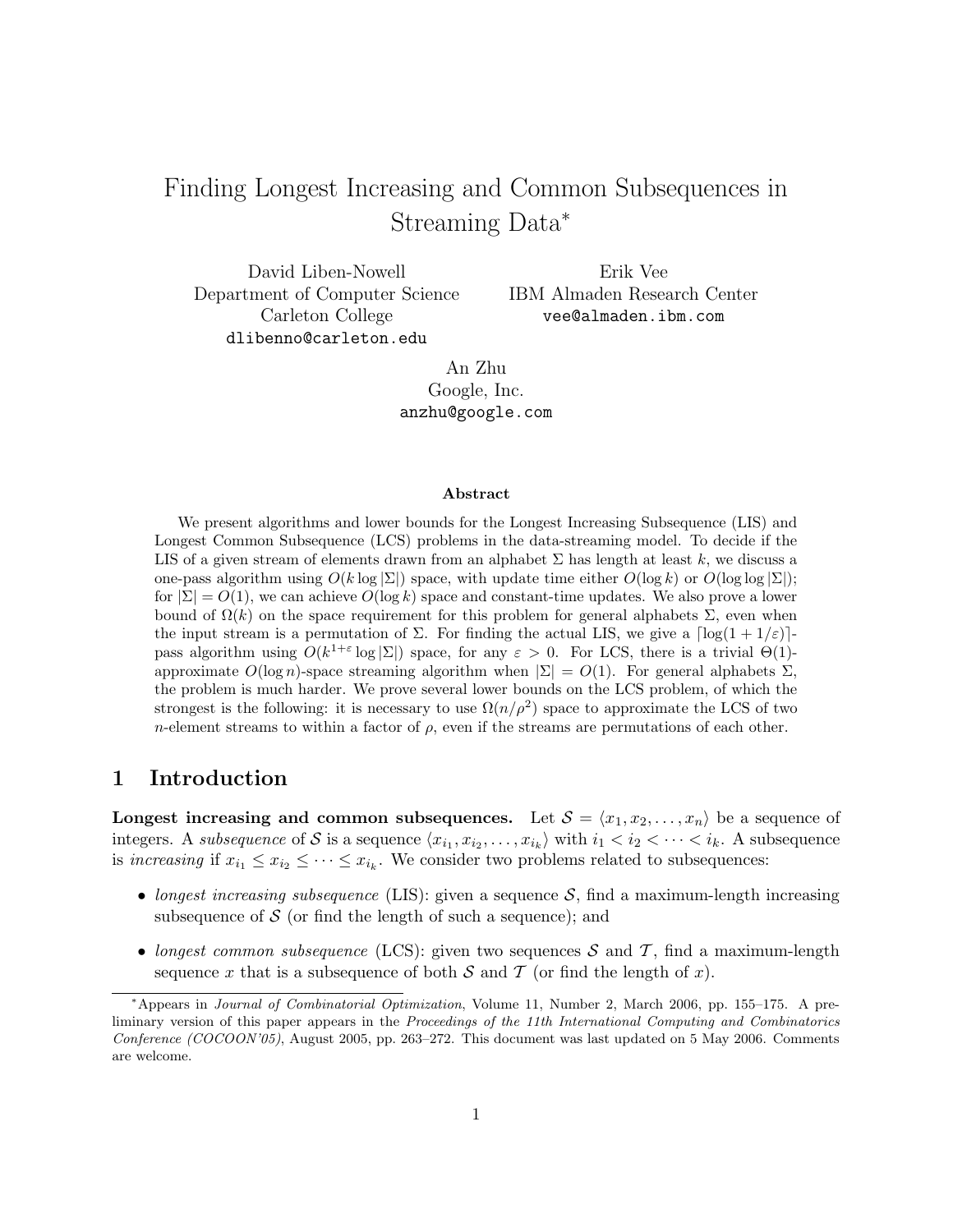Both LIS and LCS are fundamental combinatorial questions that have been well studied within the computer-science literature (e.g., [4, 8, 18, 23, 24, 31], among many others).

Among a large number of important applications of both of these problems, we highlight a few that arise in computational biology. The BLAST (Basic Local Alignment Search Tool) database [3] supports queries of the following form: for a sequence  $\sigma$  of amino acids, for example, what segments of known proteins have high local similarity to  $\sigma$ ? Zhang [34] has proposed filtering the results of a BLAST query with an approach that uses an LIS algorithm as a black box to assemble BLAST information about local similarity into a coherent picture of global similarity. An LIS step is also part of the MUMmer system for aligning entire genomes [12], and a straightforward LCS computation gives the value of the optimal alignment of two sequences of DNA [30].

The data-streaming model. In the past few years, as we have witnessed the proliferation of massive data sets as diverse as fully sequenced genomes and the link structure of the World Wide Web, traditional notions of algorithmic efficiency have begun to appear inadequate. A polynomialtime algorithm—normally seen as the theoretical holy grail for a problem—may simply not be fast enough when it is run on an input as big as the multi-billion base pairs of the human genome.

Researchers in theoretical computer science has thus begun to explore new models of computation, with new notions of efficiency, that more realistically capture when an algorithm is "fast enough." The *data-streaming model* [22] is one such well-studied model. In this model, an algorithm must make a small number of passes over the input data, processing each input element as it goes by. Once the algorithm has seen an element, it is gone forever; thus we must compute and store a small amount of useful information about the previously read input. We are interested in algorithms that use a sublinear amount of additional space. (With a linear amount of space, a streaming algorithm can simply store the entire input and then run a traditional algorithm.) We typically aim for a polylogarithmic amount of space and a polylogarithmic amount of processing time for each element of the input. Ideal data-streaming algorithms make only a single pass over the data, but we are also interested in multipass streaming algorithms, in which the algorithm can make a small number (typically constant) of passes over the input data.

LIS/LCS in the data-streaming model. In this paper, we study the difficulty of the LIS and LCS problems in the data-streaming model. We are motivated in our exploration by the fact that LIS and LCS are fundamental combinatorial questions arising naturally in the streaming context that are essentially different from other problems previously studied in this model. We believe that a solid characterization of the tractability of basic questions like LIS and LCS will lead to a greater understanding of the power and limitations of the data-streaming model.

Applications for LIS and LCS also arise in many natural settings. For example, the optimalalignment problem for two DNA sequences requires the computation of the LCS of two genomes, strings of length potentially far in excess of the size of main memory. Sequentially fetching blocks of data from disk is significantly faster than random block fetches; thus sequentially streaming the data from disk, using a small number of passes over the data, is highly desirable. (This approach has been considered in the external-memory community for other problems as well [7, 15].)

Another potential application for LIS and LCS in the streaming model is that, in certain real-life settings, high-speed data can pass by a bounded-memory device—e.g., a stream of packets passing a router—and we may wish to perform some sort of computation on the stream. The question of "what is different about this data stream now, as compared to yesterday?" has been studied from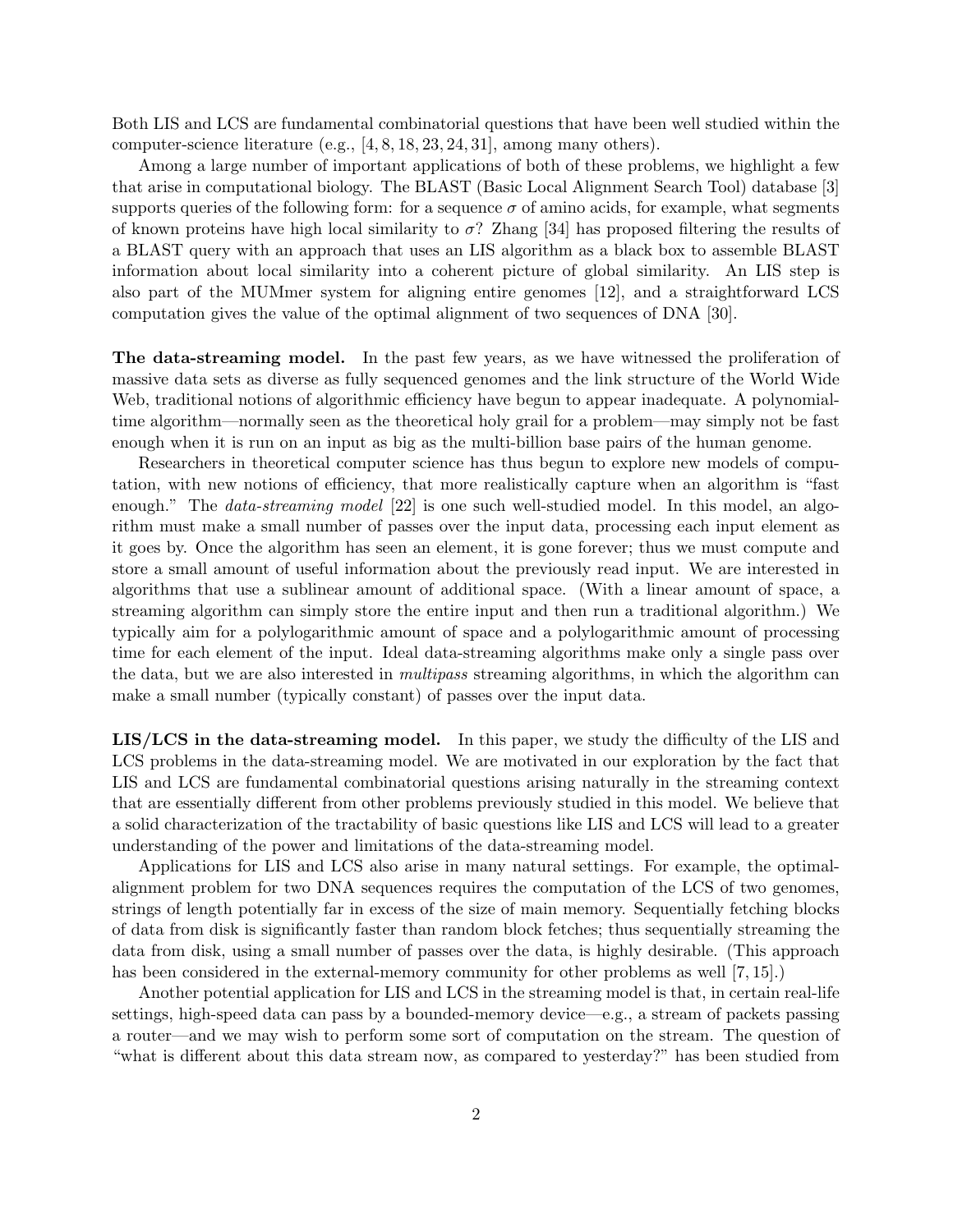the perspective of large changes in the frequencies of particular elements in the stream [11]; LCS looks at the same question from the perspective of changes in the order of elements in the stream. In a related application, Banerjee and Ghosh [5] have explored the use of LCS as a mechanism for clustering the users of a website on the basis of their "clickstreams" through the site.

One notable difference between LIS (and, similarly, LCS) and problems that have been previously considered in the data-streaming model is that the LIS of a stream is an essentially global order-based property. Many of the problems that have been considered in the streaming model for example, finding the most frequently occurring items in a stream  $[9, 13]$ , clustering streaming data [21], finding order statistics for a given stream  $[2, 27]$ , or calculating the distance between two vectors presented as a stream of ordered pairs  $(x_i, i)$  of values and indices  $[2, 6, 16, 17, 25, 29]$ —are entirely independent of the order in which the elements are presented in  $S$ ; permuting the items in the stream does not affect the correct answers to these questions. Two exceptions are (1) counting inversions in a stream [1]—i.e., the number of pairs of indices  $(i, j)$  such that  $i < j$  but  $x_i > x_j$ , and (2) computing a stream's histogram  $[19, 20]$ —i.e., a compact approximation of the stream by a piecewise constant function. However, there are some significant distinctions between these problems and LIS. Counting inversions is a much more local problem than LIS, in the sense that an inversion is a relationship between exactly two items in the stream, whereas an increasing subsequence of length  $\ell$  is a relationship among  $\ell$  items. Histograms are much more robust than LIS to small changes in the data: if we consider an LIS that consists primarily of the same repeated value, and we perturb the input so that many occurrences of this value are slightly smaller, then the LIS radically changes. Thus algorithms that store some sort of approximation of the stream's previous elements face significant obstacles in solving the LIS and LCS problems. While these differences do not preclude the existence of efficient streaming algorithms for LIS or LCS, they do suggest some of the difficulties.

Our results. In this paper, we give a full characterization (up to logarithmic factors) of LCS in the data-streaming model, even in the context of approximation. We also fully characterize (again up to logarithmic factors) the exact version of LIS, leaving approximations for future work. We first present positive results on (1) computing the length of the LIS of a given input stream, and (2) outputting a maximum-length increasing sequence itself. Fredman's algorithm [18], which was originally developed outside the context of the data-streaming model but which can be naturally interpreted as a streaming algorithm, yields a one-pass streaming algorithm that uses  $O(k \log |\Sigma|)$ space with update time  $O(\log k)$  to compute the length of the LIS for a given input stream, where the *n* elements of the stream are drawn from the (ordered) alphabet  $\Sigma = \{1, \ldots, |\Sigma|\}$ , and k is the length of the LIS. This algorithm can also achieve an update time of  $O(\log \log |\Sigma|)$  if it is implemented using van Emde Boas queues or y-fast trees [32, 33]. For the problem of returning the length-k LIS of a given stream, Fredman's approach gives a one-pass streaming algorithm that uses  $O(k^2 \log |\Sigma|)$  space. We reduce the space requirement to  $O(k^{1+\varepsilon} \log |\Sigma|)$  by using  $\lceil \log(1 + 1/\varepsilon) \rceil$ passes over the data, for any  $\varepsilon > 0$ . This space usage is nearly optimal, because merely storing the LIS itself requires  $\Omega(k \log |\Sigma|)$  space when  $|\Sigma| = \Omega(n)$ . When the elements of the stream are drawn from a small alphabet, we can achieve  $O(|\Sigma| \log k)$  space and  $O(\log |\Sigma|)$  update time—i.e., logarithmic space and constant-time updates if  $|\Sigma| = O(1)$ —for computing the length of the LIS. For finding the LIS itself, we achieve the same bounds using  $O(|\Sigma|^2 \log k)$  space.

We also present (the first, to the best of our knowledge) lower bounds on LIS/LCS in the streaming model in Section 4. (In the comparison model, Fredman has proven lower bounds on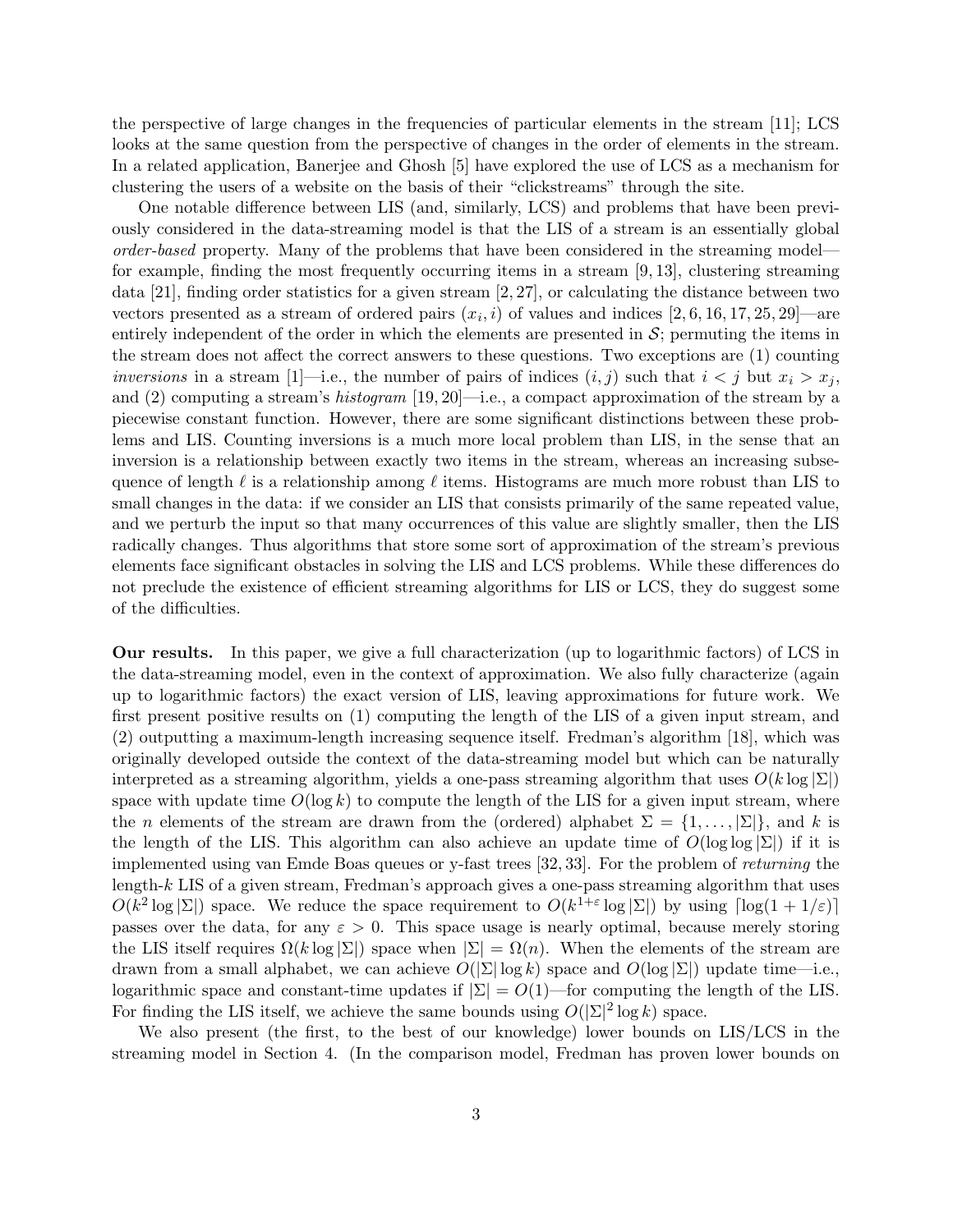computing LIS, via a reduction from sorting [18].) As with many lower bounds in the streaming model, our results are based upon the well-observed connection between the space required by a streaming algorithm to solve a problem and the problem's communication complexity. Specifically, a space-efficient streaming algorithm  $\mathcal A$  to solve a problem gives rise to a solution to the corresponding two-party problem with low communication complexity: one party runs A on the first part of the input, transmits the small state of the algorithm to the other party, who then continues to run  $\mathcal A$ on the remainder of the input. We prove a lower bound of  $\Omega(k)$  space for computing the LIS of a stream whenever  $n = \Omega(k^2)$  by giving a reduction from the SET-DISJOINTNESS problem, which is known to have high communication complexity.

In Section 5, we turn to the LCS problem. For solving LCS in the data-streaming model, we note a simple LIS-based algorithm requiring  $O(n \log |\Sigma|)$  space to compute the LCS of two nelement sequences presented as streams. If we want to compute the LCS of one  $n$ -element *reference* permutation against any number of test permutations, we can achieve the same space bound, independent of the number of test permutations. For small alphabets, we can also approximate LCS in small space: we can achieve a simple  $|\Sigma|$ -approximation using  $O(|\Sigma| \log n)$  space and  $O(1)$ update time. Our main results on LCS, however, are lower bounds. We prove that if the two streams are general sequences—that is, not necessarily permutations of each other—then we need  $\Omega(n)$  space to  $\rho$ -approximate the LCS of two streams of length n to within any factor  $\rho$ . (Note that the lower bound is independent of the desired approximation ratio.) Finally, we prove our strongest lower bound: if the given streams are *n*-element permutations, then  $\Omega(n/\rho^2)$  space is required to  $\rho$ -approximate the LCS.

## 2 Notation

Throughout this paper, we will use n to denote the length of the input streams,  $\Sigma = \{1, 2, \ldots, |\Sigma|\}$ to denote the (integral) alphabet from which elements of the stream are drawn, and k to denote the length of the longest increasing or common subsequence of the input stream(s). We will write sequences and subsequences in angle brackets (e.g.,  $S = \langle x_1, \ldots, x_n \rangle$ ).

For any sequence  $\sigma$ , we let  $\sigma_i$  denote the *i*th element in  $\sigma$ . Let  $|\sigma|$  denote the length of  $\sigma$ . Write last $(\sigma) := \sigma_{|\sigma|}$ . Define all-but-last $(\sigma) = \langle \sigma_1, \sigma_2, \ldots, \sigma_{|\sigma|-1} \rangle$  as the  $(|\sigma| - 1)$ -element sequence resulting from removing from  $\sigma$  its last element  $\textsf{last}(\sigma) = \sigma_{|\sigma|}$ . Let  $\langle \rangle$  denote the empty sequence. For a single element  $x_i$ , let  $\langle x_i \rangle$  denote the one-element sequence that contains the lone element  $x_i$ . For two sequences  $\sigma = \langle \sigma_1, \ldots, \sigma_{|\sigma|} \rangle$  and  $\sigma' = \langle \sigma'_1, \ldots, \sigma'_{|\sigma'|} \rangle$ , we denote the concatenation of the streams by  $\text{concat}(\sigma, \sigma') = \langle \sigma_1, \ldots, \sigma_{|\sigma|}, \sigma'_1, \ldots, \sigma'_{|\sigma'|} \rangle.$ 

Finally, for any value  $x \geq 0$ , we say that  $\tilde{x}$  is a *ρ*-approximation of x if  $x \leq \tilde{x} \leq \rho x$ .

## 3 Streaming Algorithms for Longest Increasing Subsequence

We begin by presenting positive results on the LIS problem, both for computing the length of an LIS and for actually producing an LIS itself. A small-space algorithm to calculate the length of the LIS was given by Fredman [18]—and later rediscovered by Bespamyatnikh and Segal [8]—in a context other than the data-streaming model. When it is viewed in the data-streaming context, this algorithm yields a one-pass algorithm to compute the length of the LIS of a given stream using  $O(k \log |\Sigma|)$  space and update time of  $O(\log k)$  or  $O(\log \log |\Sigma|)$ , where k is the length of the stream's LIS. The algorithm also naturally gives a  $O(k^2 \log |\Sigma|)$ -space algorithm to find a longest increasing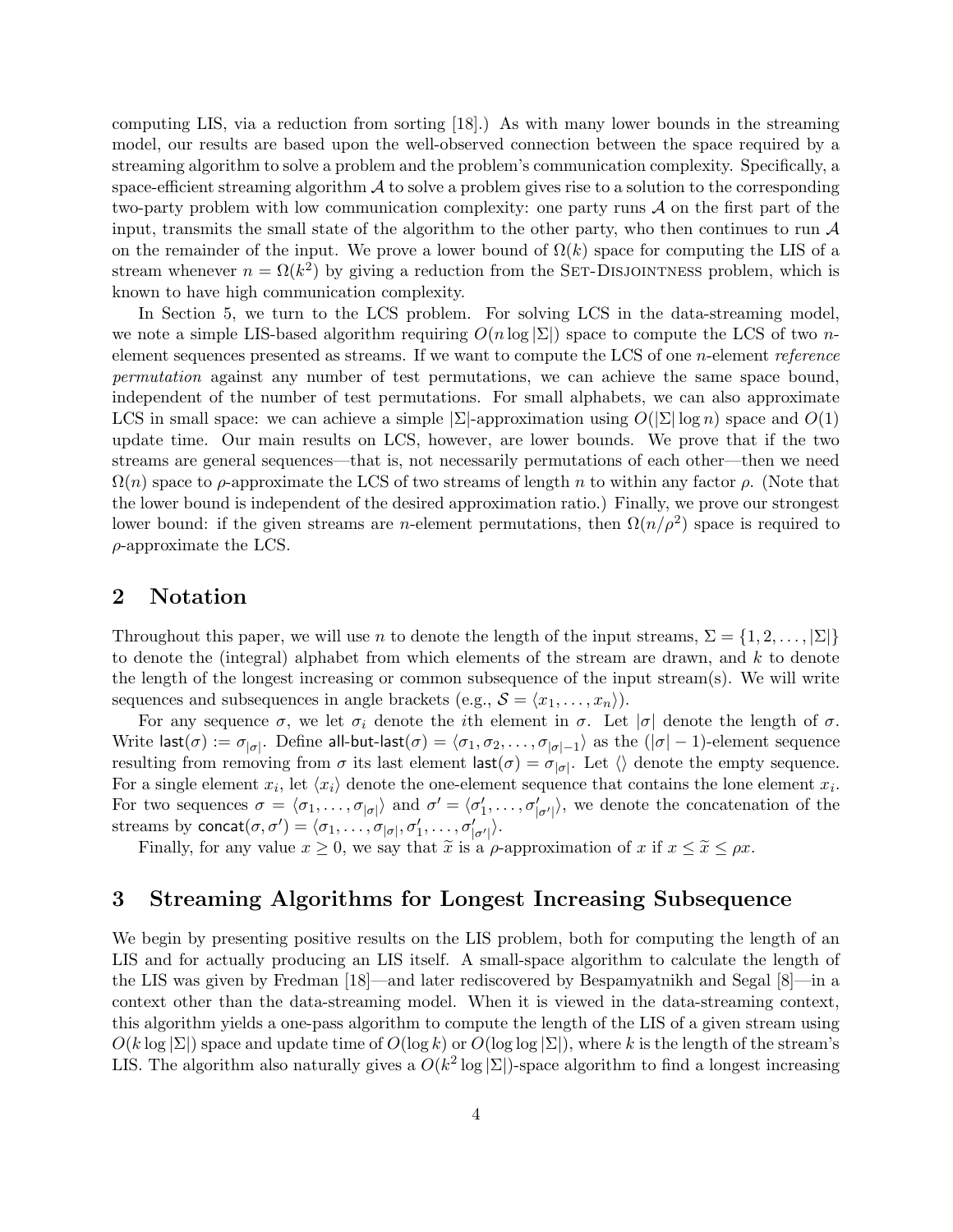**Fredman(S):** // compute the length of the LIS of the stream  $S = \langle x_1, \ldots, x_n \rangle$ .

1. Initialize  $k' := 0$ ,  $A[0] := -\infty$ , and  $A[1] := \infty$ .

 $// k'$  is the length of the LIS in the stream seen so far.  $//$  A[i] stores the smallest possible last element in a length-i increasing subsequence in the stream so far.

- 2. While there are elements left in the stream  $S$ :
	- (a) read the next element  $x_i$  from  $\mathcal{S}$ .
	- (b) find the  $\ell$  such that  $A[\ell] \leq x_i < A[\ell + 1]$ . // using binary search or van Emde Boas queues.
	- (c) set  $A[\ell + 1] := x_i$ .
	- (d) if  $\ell + 1 > k'$ , then increment k' and initialize  $A[k' + 1] := \infty$ .

3. Return  $k'$ .

Figure 1: Fredman's algorithm to compute the length of the LIS in stream S.

subsequence itself. Here we briefly describe Fredman's algorithm, then we give a modification of this algorithm to handle the case of  $|\Sigma| = O(1)$ , and finally we extend this approach to a more space-efficient multipass streaming algorithm to compute an LIS itself.

#### 3.1 Computing the Length of an LIS

Let  $S = \langle x_1, x_2, \ldots, x_n \rangle$  be a stream of data, and consider a length- $\ell$  increasing subsequence  $\sigma = \langle x_{i_1}, x_{i_2}, \dots, x_{i_\ell} \rangle$  of S. We say that  $\sigma$  is  $(\ell, j)$ -minimal if  $\mathsf{last}(\sigma)$  is minimized over all length- $\ell$ increasing subsequences of the substream  $\langle x_1, x_2, \ldots, x_j \rangle$ . We say that such a sequence  $\sigma$  is an  $(\ell, j)$ -minimal increasing sequence, or simply an  $(\ell, j)$ -MIS.

The streaming algorithm of Fredman [18] for computing the LIS's length is based on storing the last element of an  $(\ell, j)$ -MIS in an array cell  $A[\ell]$  for all  $\ell \in \{1, \ldots, k'\}$  as we scan the stream, where  $k'$  is the length of the LIS in the stream seen so far. Note that, by definition, the elements of A must be sorted in increasing order: if  $\sigma = \langle \sigma_1, \ldots, \sigma_{\ell+1} \rangle$  is an  $(\ell+1, j)$ -MIS, then it necessarily contains an increasing length- $\ell$  subsequence  $\langle \sigma_1, \ldots, \sigma_\ell \rangle$  where  $\sigma_\ell \leq \sigma_{\ell+1}$ . We update  $A[\ell+1] := x_j$ when the next element  $x_j$  in the stream falls between  $A[\ell]$  and  $A[\ell + 1]$ , the currently stored values for the last element of the  $(\ell, j)$ -MIS and  $(\ell + 1, j)$ -MIS. The fact that the elements of A appear in sorted order means that the update step only requires finding the predecessor  $A[\ell]$  of the stream element  $x_i$  in A. Pseudocode for the algorithm is shown in Figure 1.

**Lemma 3.1.** Consider any stream  $S = \langle x_1, \ldots, x_n \rangle$  and any index  $i \in \{1, \ldots, n\}$ . After i iterations of the while loop in  $Fredman(S)$ , we have that k' is the length of the LIS of  $\langle x_1, \ldots, x_i \rangle$  and

$$
A[\ell] = \begin{cases} -\infty & \text{if } \ell = 0, \\ \text{ last}(\rho) \text{ for an } (\ell, i)\text{-MIS } \rho & \text{if } 1 \le \ell \le k', \\ \infty & \text{if } \ell = k' + 1, \text{ and } \\ \text{uninitialized} & \text{otherwise.} \end{cases}
$$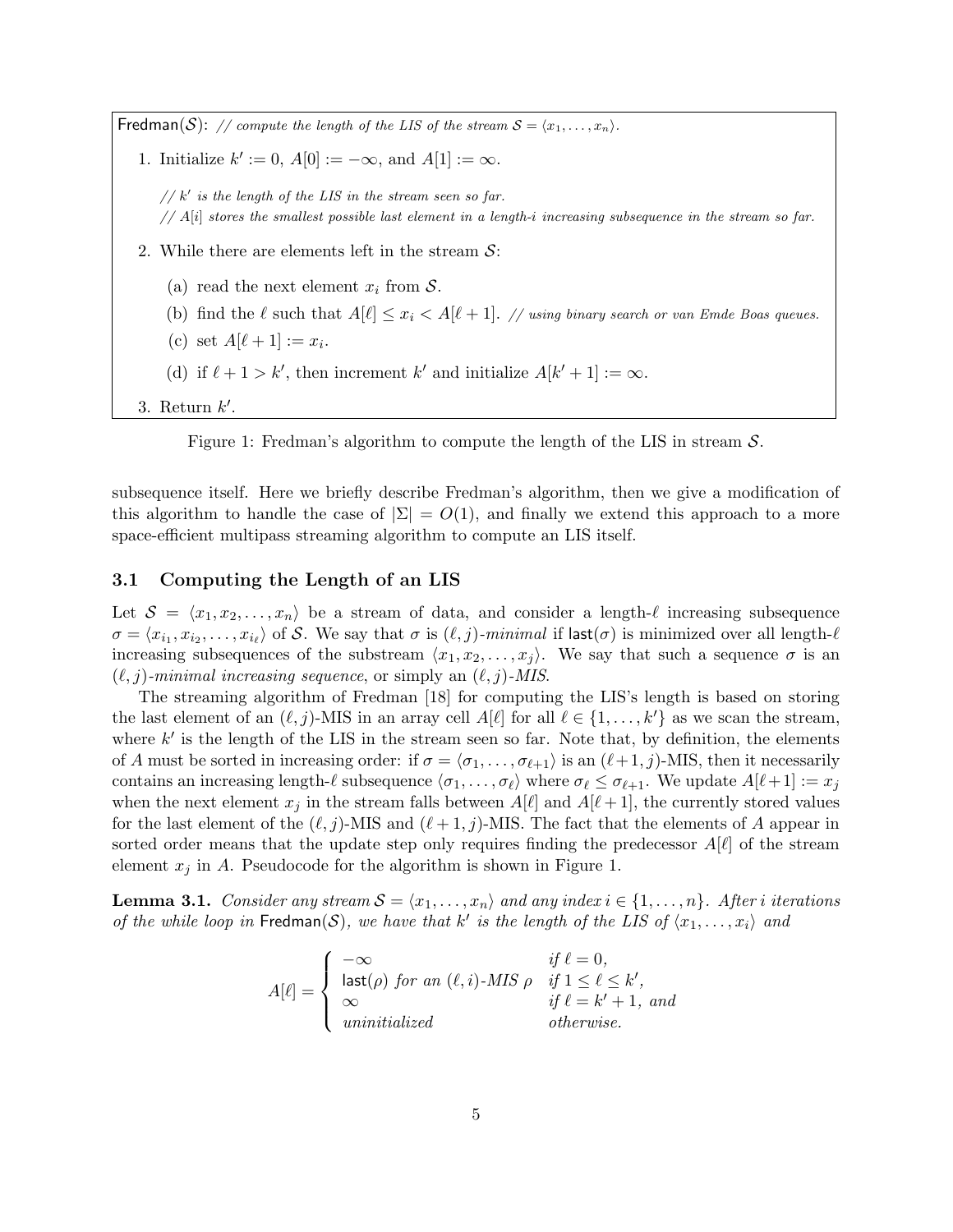Proof. We first strengthen the stated property by adding the previously mentioned sortedness condition to the induction hypothesis: for all j and for all  $j' > j$  such that  $A[j]$  and  $A[j']$  are both initialized, we have that  $A[j] \leq A[j']$ .

The proof follows by induction, in a relatively straightforward manner. For the base case  $i = 0$ , the property is vacuously true. For the inductive case, assume that the desired properties were maintained after we read the element  $x_{i-1}$  from the stream. Now consider the moment at which we read the next element  $x_i$  from the stream. Let  $\ell$  be such that  $A[\ell] \leq x_i < A[\ell + 1]$ , as in the algorithm. It is clear that only MIS's of length  $\ell + 1$  or more might have a new smallest last element, because every shorter MIS already consists entirely of elements that are smaller than  $x_i$ . In other words, the newly read element  $x_i$  can only affect values in A with indices  $\ell + 1$  or higher.

On the other hand, note that  $x_i$  can only extend an existing increasing subsequence  $\sigma$  into a longer increasing subsequence if  $\sigma$  ends with some element  $\sigma_{|\sigma|} \leq x_i$ . For all such subsequences, we have  $\sigma_{|\sigma|} \leq x_i \leq A[\ell + 1]$  by the definition of  $\ell$ . Hence by the induction hypothesis, the sequence  $\sigma$ has length  $\ell$  or shorter. But then the sequence  $\sigma' = \text{concat}(\sigma, \langle x_i \rangle)$  is of length at most  $\ell + 1$ . Thus the element  $x_i$  can only affect values in A with indices  $\ell + 1$  or lower.

Indeed, we now have a new subsequence  $\sigma'$  of length  $\ell + 1$  with  $x_i$  as the last element, by extending the  $(\ell, i)$ -minimal increasing subsequence by adding the last element  $A[\ell]$ . Thus it is necessary and sufficient to update  $A[\ell + 1]$ . It is immediately clear that the requirement on k' is maintained, and it also clear that the new  $A[j]$ 's respect the sortedness constraint.  $\Box$ 

**Theorem 3.2.** We can decide whether the LIS of a stream of integers drawn from alphabet  $\Sigma$ has length at least some given number  $k$ , or compute the length  $k$  of the LIS of the given stream, with a one-pass streaming algorithm that uses  $O(k \log |\Sigma|)$  space and has update time  $O(\log k)$  or  $O(\log \log |\Sigma|)$  per element.

Proof. By Lemma 3.1, the length of the LIS is correctly computed by Fredman. Clearly, the decision problem can also be solved with a minor change to the output of this algorithm.

For the space bound, observe that we store k values from the stream—that is, k values in the range  $\{1,\ldots,\vert\Sigma\}\$ —in the array A, requiring  $O(\log\vert\Sigma\vert)$  bits each. The only superconstant-time step in the update operation is to find the  $\ell$  such that  $A[\ell] \leq x_i < A[\ell + 1]$ . This can be done in  $O(\log k)$  time by explicitly storing the array A and using binary search; alternatively, we can use van Emde Boas queues [32] or y-fast trees [33] to support updates in  $O(\log \log |\Sigma|)$  time.  $\Box$ 

When the alphabet is of small size, we can modify this algorithm to be much more efficient in terms of both its update time and its space requirements. Instead of storing  $k$  different values drawn from the stream in the array  $A$ , we instead maintain the length of the longest increasing subsequence that has a particular element of the alphabet as its last element, for every alphabet character, as we read the stream. Specifically, consider an array  $B[1 \dots |\Sigma|]$  such that  $B[a]$  denotes the length of the longest increasing subsequence  $\sigma^{(a)}$  ending with  $a \in \Sigma$ . When a new element  $x_i$ of the stream arrives, we simply reset  $B[x_i] := 1 + \max\{B[1], \ldots, B[x_i - 1], B[x_i]\}.$  The length of the LIS is then  $\max\{B[1], \ldots, B[|\Sigma|\}$ . Hence we can compute the length of the LIS exactly using  $O(|\Sigma| \log k)$  space, with  $O(|\Sigma|)$  update time.

The update time can be improved to  $O(\log |\Sigma|)$  by placing a complete binary tree on top of the array B, with each node augmented to store the maximum value beneath it in the tree. To further reduce the space usage for short streams—and to avoid the initial  $\Theta(|\Sigma|)$  time and space required for initialization of the array B and the tree  $T$ —we use a red/black tree in place of the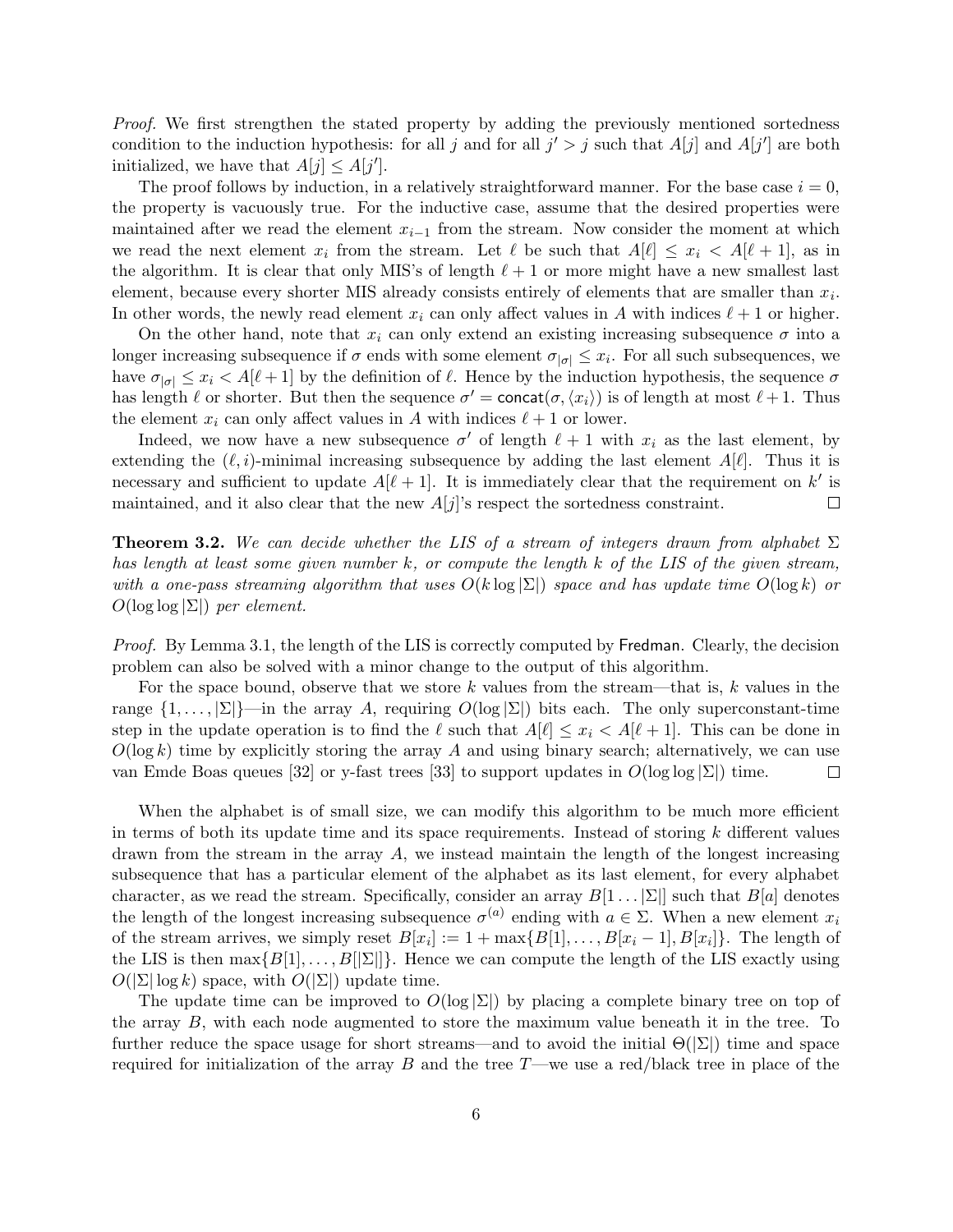LIS-small-alphabet(S): // compute the length of the LIS of the stream  $S = \langle x_1, \ldots, x_n \rangle$ , with  $x_i \in \Sigma$ .

//  $B[j]$  stores the length of the longest increasing subsequence ending with element  $j \in \Sigma$  in the stream so far. // Treat an uninitialized  $B[j]$  as  $B[j] = 0$ .

1. While there are elements left in the stream  $S$ :

- (a) read the next element  $x_i$  from  $\mathcal{S}$ .
- (b) set  $B[x_i] := 1 + \max\{B[1], \ldots, B[x_i-1], B[x_i]\}.$
- 2. Return max $\{B[1], \ldots, B[|\Sigma|]\}.$

Figure 2: An algorithm to compute the length of the LIS in stream S when the alphabet  $\Sigma$  has small size. To implement Steps 1b and 2 efficiently, we use a balanced binary tree  $T$  to store the initialized values of  $B[j]$ . Every internal node u of T is augmented to store the maximum leafnode value in the subtree rooted at u. This augmentation allows the computation of any "prefix" maximum"—that is,  $\max\{B[1], \ldots, B[j]\}\$  for any index j—in  $O(\log |\Sigma|)$  time, and the augmented data can be updated in  $O(\log |\Sigma|)$  time when  $B[x_i]$  is initialized (i.e., inserted into T) or increased (i.e., deleted and reinserted into  $T$ ).

complete binary tree, again augmenting every node to store the maximum value beneath it in the tree. When the element  $a \in \Sigma$  first appears in the stream, we insert the key/value pair  $(a, B[a])$  into the tree; when  $B[x_i]$  is updated we delete and reinsert the  $x_i$  entry from the tree. The maximum value beneath each node in the tree can be maintained through node deletion and insertion in a red/black tree in  $O(\log |T|)$  time. (This data structure is a simplified version of an order-statistic tree [10].) See Figure 2 for the pseudocode.

**Theorem 3.3.** We can decide whether the LIS of a stream of integers drawn from alphabet  $\Sigma$  has length at least some given number  $k$ , or compute the length  $k$  of the LIS of the given stream, with a one-pass streaming algorithm that uses  $O(|\Sigma| \log k)$  space and has update time  $O(\log |\Sigma|)$ .

*Proof.* Correctness of the while loop in LIS-small-alphabet( $\cdot$ ) follows immediately by induction, and the space requirement and update time follow immediately from the balance of the tree  $T$  and the above discussion of the data augmentation.  $\Box$ 

When  $|\Sigma|$  is constant, this algorithm requires only  $O(\log k)$  space and  $O(1)$  update time. Note also that if the alphabet size  $|\Sigma|$  is unknown, we achieve the same update time and space usage as described above; this algorithm does not require knowledge of  $|\Sigma|$  to compute the LIS.

#### 3.2 Finding an LIS

The algorithms described in the previous section only compute the length of the LIS, but do not explicitly find such a sequence. We can straightforwardly modify Fredman's algorithm to return an LIS itself: as the stream elements are read, we maintain, for each  $\ell$ , a length- $\ell$  increasing sequence  $\sigma^{\ell}$ whose last element is  $A[\ell]$ :

• initialize  $\sigma^0 := \langle \rangle$  to be the empty sequence in Step 1.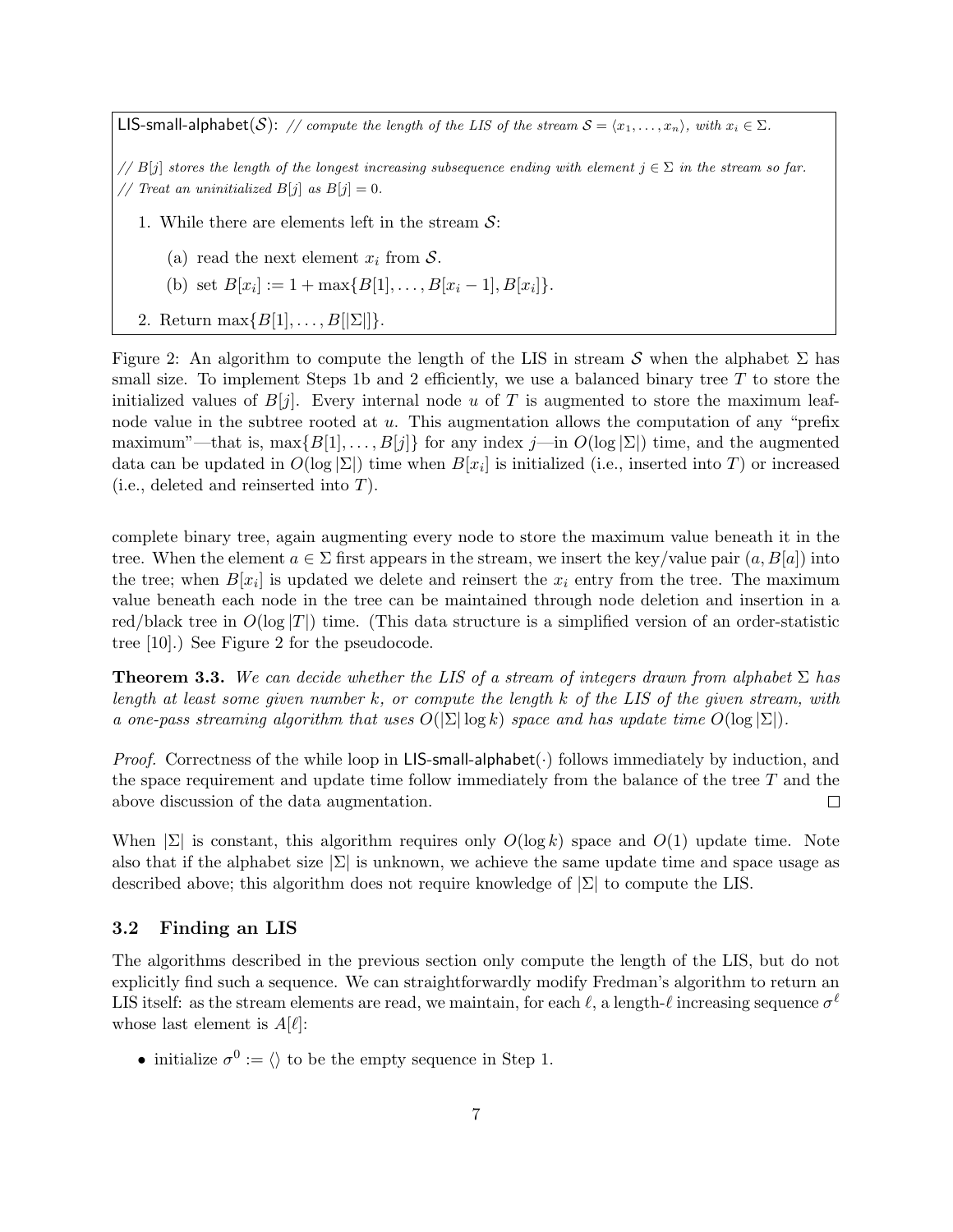- when  $A[\ell + 1]$  is set to  $x_i$  in Step 2c because  $A[\ell] \leq x_i < A[\ell + 1]$ , also update the sequence  $\sigma^{\ell+1} := \mathsf{concat}(\sigma^\ell, \langle x_i \rangle).$
- return  $\sigma^{k'}$  instead of  $k'$  in Step 3.

Updating the sequence  $\sigma^{\ell+1}$  can be done in  $O(1)$  time using a linked node structure. Specifically, maintain an array of pointers  $P[1...k']$ . For each new data item  $x_i$ , create a node with key  $x_i$ . Call the new node  $\eta$ . To update  $\sigma^{\ell+1}$  to be concat $(\sigma^{\ell}, \langle x_i \rangle)$ , simply set  $P[\ell+1]$  to point to  $\eta$  (the node for  $x_i$ ), and set the pointer for node  $\eta$  to point to the same node as  $P[\ell]$ .

Updating in this way may use too much space, because we never delete any nodes. To avoid wasting this space, we use reference counting, a standard garbage-collection technique. Augment each node to include a counter of the number of pointers that point to it. Also maintain a list of nodes to be deleted. Then, when we insert the node  $\eta$ , we increment the counter for the node to which  $\eta$  points. We decrement the counter for the node to which  $P[\ell + 1]$  previously pointed. If the counter for that node is now zero, we add it to the list of nodes to be deleted. In any case, if the list of nodes to be deleted is nonempty, we delete one node from the list. (Of course, whenever we delete a node, we decrement the counter of the node to which it pointed. If that counter is now zero, we add that node to the list of nodes to be deleted.)

This modification adds only a constant amount of extra running time per update, so the update time per element remains  $O(\log k)$  or  $O(\log \log |\Sigma|)$ , and the space requirement is  $O(k^2 \log |\Sigma|)$ .

In the remainder of this section, we present a multipass streaming algorithm based upon the ideas of Fredman's algorithm that outputs an LIS of length k using  $O(k^{1+\varepsilon} \log |\Sigma|)$  space in  $\lceil \log(1 +$  $1/\varepsilon$ ) passes over the data, for any  $\varepsilon > 0$ . (We first describe a two-pass streaming algorithm that requires less space than  $Fredman(\cdot)$ , and we will subsequently generalize this algorithm to a p-pass algorithm for a general  $p$ .) The space used by this algorithm is nearly optimal, because merely storing a length-k sequence in general requires  $\Omega(k \log |\Sigma|)$  space when  $|\Sigma| = \Omega(n)$  and when n is sufficiently larger than  $k$ .

**A two-pass algorithm.** Note that Fredman's algorithm maintains k sequences  $\sigma^1, \ldots, \sigma^k$ , taking a total of  $O(k^2 \log |\Sigma|)$  space. The key modification for our two-pass algorithm is the following: during the first pass over the data, the algorithm only remembers part of each  $\sigma^{\ell}$ ; specifically, we store every qth element of  $\sigma^{\ell}$ —for a value of q to be computed below—plus the last element of  $\sigma^{\ell}$ . That is, for each length  $\ell \in \{1, \ldots, k\}$ , we maintain the sequence

$$
\widetilde{\sigma}^{\ell} = \langle \sigma_1^{\ell}, \sigma_{q+1}^{\ell}, \sigma_{2q+1}^{\ell}, \dots, \sigma_{\lfloor \frac{\ell-2}{q} \rfloor q+1}^{\ell}, \sigma_{\ell}^{\ell} \rangle,
$$

where  $\sigma^{\ell}$  is a length- $\ell$  increasing sequence ending with  $A[\ell]$ , as in the one-pass version of the algorithm. Storing the last element of  $\tilde{\sigma}^{\ell}$  will give us all of the information that we need to update the stored sequences. Recall that all-but-last( $\sigma$ ) denotes the sequence  $\sigma$  with its last element removed, and that  $\sigma^0 := \langle \rangle$  is initialized to the empty sequence. The update rule during the first pass of the algorithm is then the following:

when 
$$
A[\ell] \le x_i < A[\ell+1]
$$
:  
\n
$$
\widetilde{\sigma}^{\ell+1} := \begin{cases}\n\text{concat}(\widetilde{\sigma}^{\ell}, \langle x_i \rangle) & \text{if } \ell \equiv 1 \pmod{q} \\
\text{concat}(\text{all-but-last}(\widetilde{\sigma}^{\ell}), \langle x_i \rangle) & \text{otherwise.}\n\end{cases}
$$

That is, the sequence  $\sigma^{\ell+1}$  is just  $\sigma^{\ell}$  with the next stream element put either after the last element of  $\sigma^{\ell}$  (if  $\ell + 1$  is a qth index) or in place of the last element of  $\sigma^{\ell}$  (if not).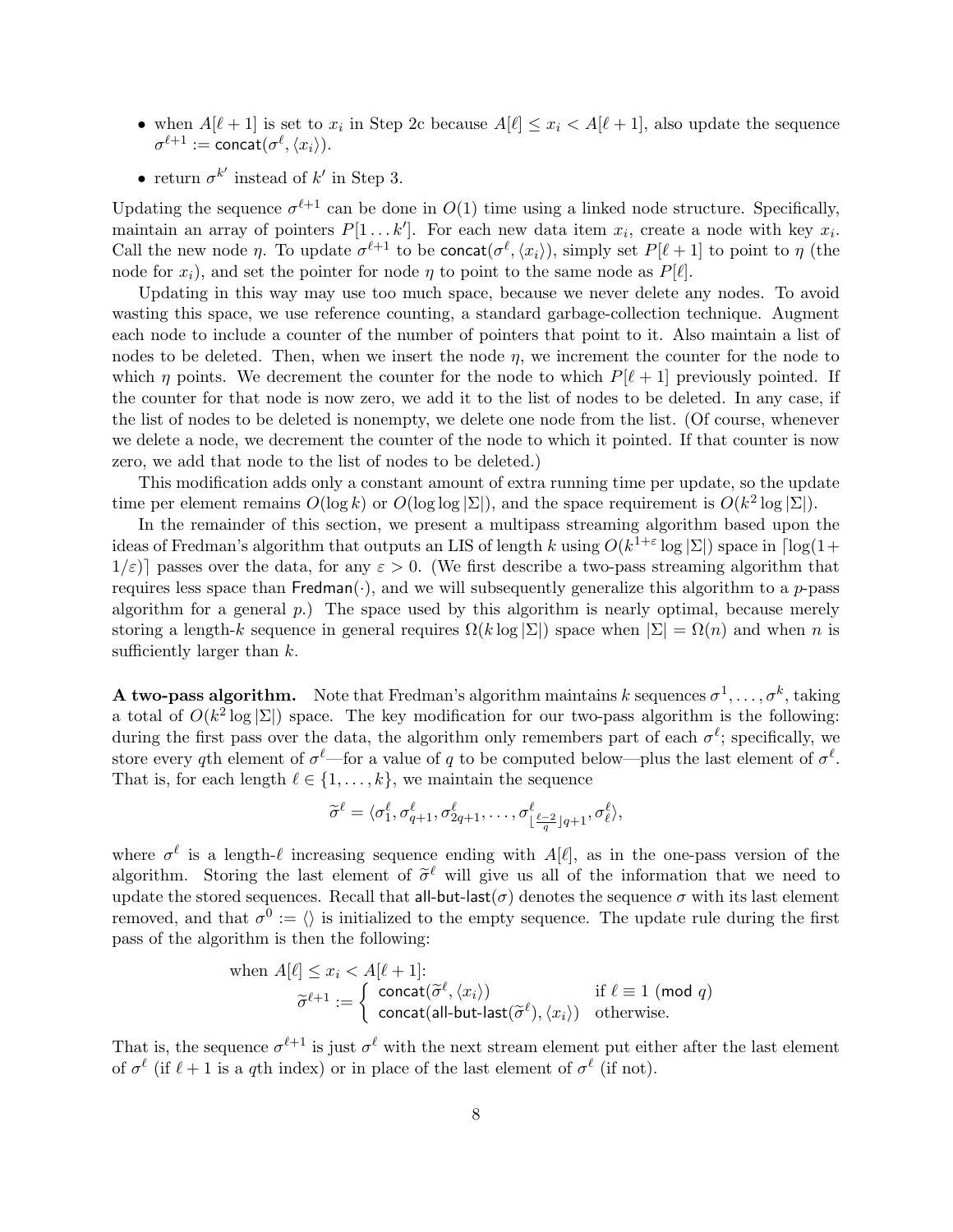After the first pass is complete, we discard the subsequences  $\tilde{\sigma}^1, \ldots, \tilde{\sigma}^{k-1}$ . Thus the only information we retain is the subsequence

$$
\widetilde{\sigma}^k = \langle \sigma^k_1, \sigma^k_{q+1}, \sigma^k_{2q+1}, \dots, \sigma^k_{\lfloor \frac{k-2}{q} \rfloor q+1}, \sigma^k_k \rangle
$$

where  $\sigma^k$  is a length-k LIS of the input. For ease of notation in the following, we will write the elements of  $\tilde{\sigma}^k$  as an array z, so that  $z[i] := \tilde{\sigma}_i^k = \sigma_{iq+1}^k$  for  $i \in \{1, ..., \lfloor (k-2)/q \rfloor\}$  and  $z[\lfloor (k-2)/q \rfloor + 1] := \widetilde{\sigma}^k_{\lfloor (k-2)/q \rfloor + 1} = \sigma^k_{k}$ 

In the second pass, we want to "fill in the blanks" of the subsequence  $\tilde{\sigma}^k$  to produce  $\sigma^k$ . Specifically, we want to find an increasing subsequence  $\tau^{\ell}$  that starts with  $z[\ell]$  and ends with  $z[\ell+1]$ , for each index  $\ell$ . Notice that we can do this sequentially—for one  $\ell$  at a time—because two consecutive  $\tau$  subsequences do not overlap except at the endpoints. Each desired subsequence  $\tau^{\ell}$ has length exactly  $q+1$ , except for the last subsequence (which has length at most  $q+1$ ). The LIS of the stream is formed by simply concatenating the  $\tau$  sequences, without duplicating the boundary elements  $z[\ell]$  that appear in the consecutive  $\tau^{\ell-1}$  and  $\tau^{\ell}$  sequences.

We claim that the space usage of this two-pass algorithm is better than Fredman's algorithm. As usual, let k denote the length of the stream's LIS. In the first pass, we store a sequence of  $\ell/q$ elements of  $\Sigma$  for each  $\ell \in \{1, ..., k\}$ . Overall, then, the space consumption of the first pass is  $\sum_{\ell=1}^k (\ell/q)(\log |\Sigma|) = O((\frac{k^2}{q})\log |\Sigma|)$ . In the second pass, we use  $O(q^2 \log |\Sigma|)$  space to compute the  $\frac{q^2}{q}$ ) log  $|\Sigma|$ ). In the second pass, we use  $O(q^2 \log |\Sigma|)$  space to compute the length- $(q + 1)$  sequences  $\tau$  and  $O(k \log |\Sigma|)$  space for the final LIS. Thus the total space required for the entire second pass is  $O(q^2 \log |\Sigma| + k \log |\Sigma|)$ . The total space requirement of the algorithm, then, is  $O(\max(\frac{k^2}{q}, q^2) \cdot \log |\Sigma| + k \log |\Sigma|)$ . This quantity is minimized by selecting  $q := k^{2/3}$ , which makes the overall space consumption  $O(k^{4/3} \log |\Sigma|)$ .

**Generalizing to a**  $p$ **-pass algorithm.** We can generalize this idea to a larger number of passes by computing each subsequence  $\tau^{\ell}$  recursively. As before, in the first pass the algorithm stores only every qth element in each  $\sigma^{\ell}$ , and then all stored subsequences except  $\tilde{\sigma}^{k}$  are discarded. Then the algorithm uses  $p-1$  passes to find the  $\Theta(k/q)$  subsequences  $\tau^1, \tau^2, \ldots, \tau^{\lfloor (k-2)/q \rfloor}$ , where each subsequence  $\tau^{\ell}$  has length  $O(q)$ . The pseudocode is shown in Figure 3.

Let  $S(k, p)$  denote the space required by a p-pass algorithm to find a subsequence of length k. Then we have the following recurrence:  $S(k, p) = \max(O((\frac{k^2}{q}))$  $\frac{q^2}{q}$ ) log  $|\Sigma|$ ),  $S(q, p - 1)$ ) +  $O(k \log |\Sigma|)$ . Hence, the space requirements are optimized by setting  $q := k^{1-1/(2p-1)}$ , which gives  $S(k, p) =$  $O(k^{1+1/(2^p-1)}\log|\Sigma|).$ 

**Theorem 3.4.** Fix a parameter  $\varepsilon > 0$ . For a given length k, we can find a length-k increasing subsequence of a stream of integers drawn from  $\Sigma$  with a  $\lceil \log(1 + 1/\varepsilon) \rceil$ -pass streaming algorithm that uses  $O(k^{1+\varepsilon} \log |\Sigma|)$  space and has update time  $O(\log k)$  or  $O(\log \log |\Sigma|)$ .

We can find the LIS of a stream even when its length  $k$  is not known in advance, using the same number of passes, the same update time, and space  $O(\frac{1}{\varepsilon})$  $\frac{1}{\varepsilon}k^{1+\varepsilon}\log|\Sigma|$ ).

*Proof.* Given a parameter  $\varepsilon > 0$ , we set  $p := \lfloor \log(1 + 1/\varepsilon) \rfloor$ . Then the *p*-pass streaming algorithm multipassLIS( $S, p, k$ ) uses space  $O(k^{1+\varepsilon} \log |\Sigma|)$  to compute the LIS of the given stream  $S$ . Correctness follows just as in Fredman's algorithm, and the space bound was derived above.

When k is unknown, we can achieve the stated bounds via a slight modification to multipassLIS $()$ . Define a recursive sequence by  $q_0 := 1$  and  $q_{j+1} := q_j + q_j^{1-\epsilon}$  for all  $j \geq 0$ . In the first pass of the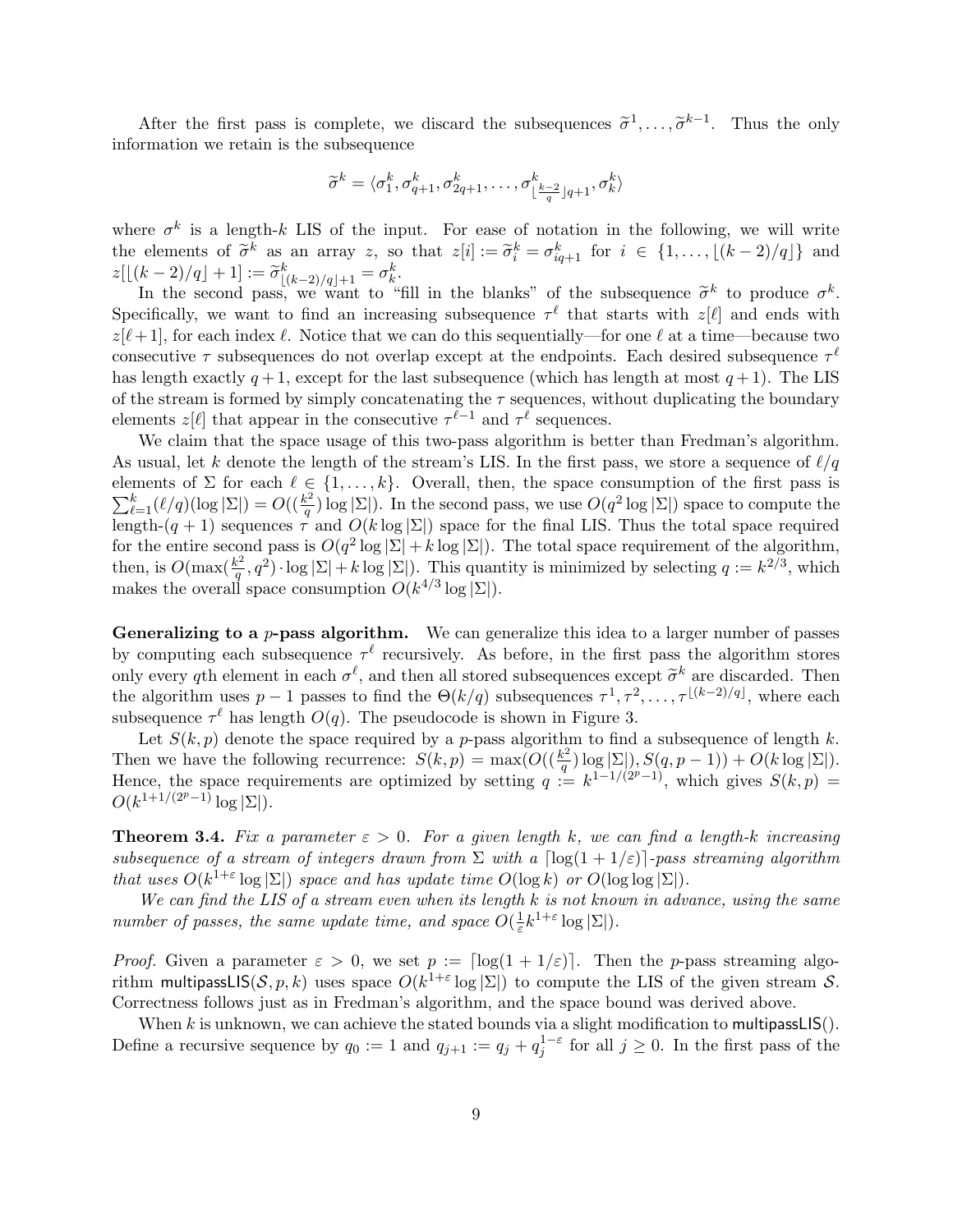multipassLIS(S, p, k) // compute a length-k LIS of the stream  $S = \langle x_1, \ldots, x_n \rangle$  using p passes over the data. // Maintain every qth element of S's LIS; each pass successively decreases q to include more and more elements.

- 1. Set  $q := k^{1-1/(2^p-1)}$ .
- 2. Return fill-in-the-blanks(S, create-blanks(S, k, q),  $p-1$ , q).

create-blanks( $S, k, q$ ): // Find every qth entry of a length-k increasing sequence in S.

1. Initialize  $\widetilde{\sigma}^0 := \langle \rangle$ . // Treat uninitialized  $\widetilde{\sigma}_j^{\ell}$  as infinite.

2. While there are still elements left in  $\mathcal{S}$ :

- (a) read the next element  $x_i$  from  $\mathcal{S}$ .
- (b) find the  $\ell$  such that  $\tilde{\sigma}_{\ell}^{\ell} \leq x_i < \tilde{\sigma}_{\ell+1}^{\ell+1}$  and then set

$$
\widetilde{\sigma}^{\ell+1}:=\left\{\begin{array}{ll}\text{concat}(\widetilde{\sigma}^\ell,\langle x_i\rangle) & \text{if } \ell\equiv 1\;(\text{mod }q) \\ \text{concat}(\text{all-but-last}(\widetilde{\sigma}^\ell),\langle x_i\rangle) & \text{otherwise.}\end{array}\right.
$$

3. Return  $\widetilde{\sigma}^k$ .

fill-in-the-blanks( $S, z, p, k$ ): // Use p passes to fill in a length-k increasing sequence between each  $z_j, z_{j+1}$ .

- 1. If  $k = 1$  or  $p = 0$ , then return z.
- 2. Initialize  $Z' := \langle \rangle$  and  $q := k^{1-1/(2^p-1)}$ .
- 3. Repeatedly read the next element from  $S$  until it equals  $z_1$ .

4. For 
$$
j = 1
$$
 to  $|z| - 1$ :

- (a) initialize  $\tilde{\sigma}^1 := \langle z_j \rangle$  and reset all other  $\tilde{\sigma}^{\ell}$  to be uninitialized.
- (b) repeat until  $\tilde{\sigma}_k^k = z_{j+1}$  or there are no elements remaining in  $S$ :
	- i. read the next element  $x_i$  from  $S$ .
	- ii. if  $x_i \ge z_j$  then find the  $\ell$  such that  $\tilde{\sigma}^{\ell}_{\ell} \le x_i < \tilde{\sigma}^{\ell+1}_{\ell+1}$  // Treat uninitialized  $\tilde{\sigma}^{\ell}_j$  as infinite. and then set

$$
\widetilde{\sigma}^{\ell+1}:=\left\{\begin{array}{ll}\text{concat}(\widetilde{\sigma}^\ell,\langle x_i\rangle) & \text{if } \ell\equiv 1\ (\text{mod}\ q) \\ \text{concat}(\text{all-but-last}(\widetilde{\sigma}^\ell),\langle x_i\rangle) & \text{otherwise.}\end{array}\right.
$$

- (c) set  $Z' := \text{concat}(Z', \text{all-but-last}(\tilde{\sigma}^{k^*}))$ , where  $k^*$  denotes the largest index such that  $\widetilde{\sigma}_{k^*}^{k^*}$  $k^*_{k^*} = z_{j+1}$ . (Unless there are no more elements in S, the quantity  $k^*$  is simply  $k^* = k$ . If the stream has been read entirely, then  $k^*$  may be smaller.)
- 5. Set  $Z' := \text{concat}(Z', \langle z_{|z|} \rangle)$ .
- 6. Return fill-in-the-blanks $(S, Z', p-1, q)$ .

Figure 3: A p-pass streaming algorithm to find a longest increasing subsequence. This algorithm uses space  $O(k^{1+1/(2^p-1)}\log|\Sigma|)$  and has update time  $O(\log k)$  or  $O(\log \log |\Sigma|)$ .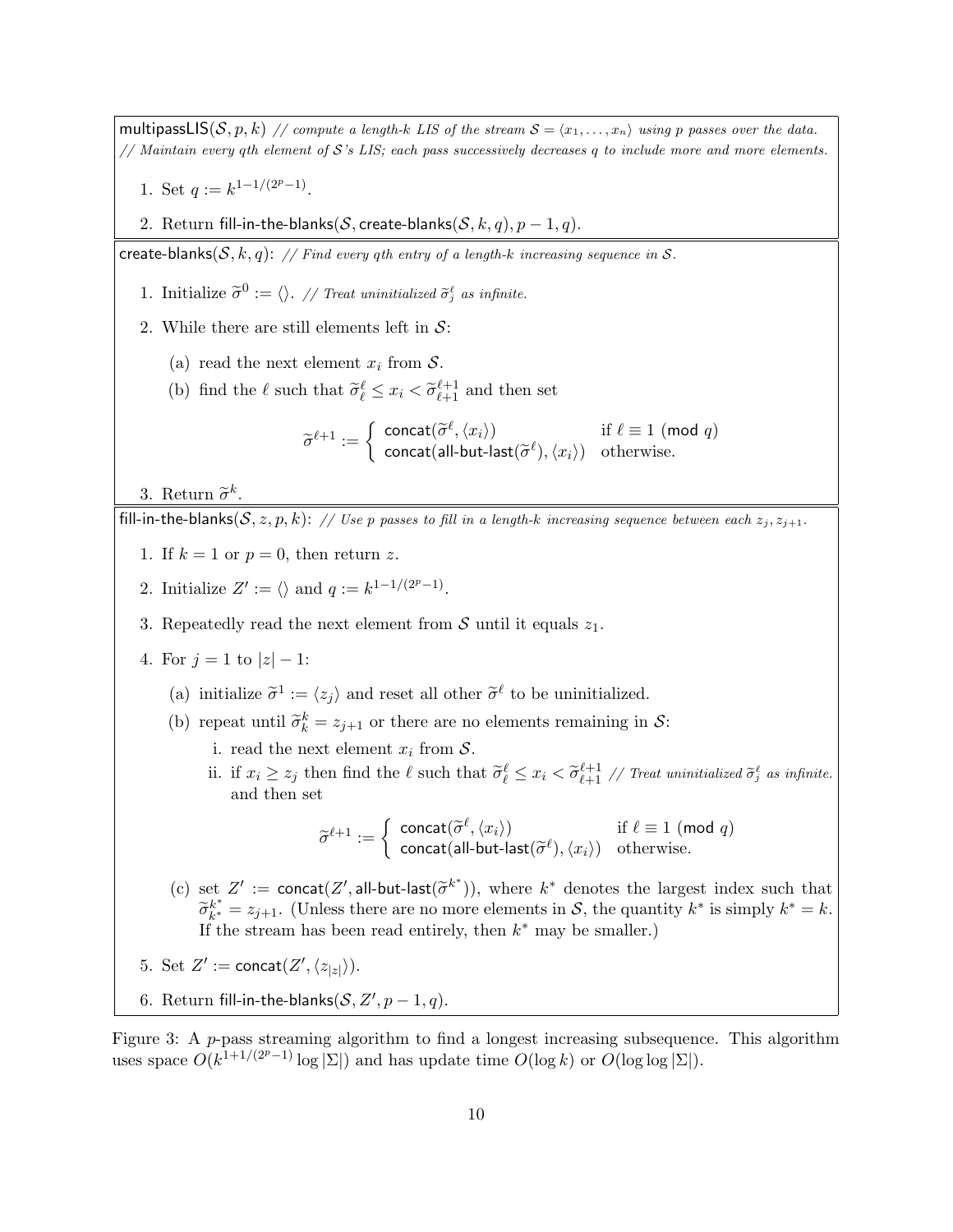algorithm only, for each length  $\ell$  we maintain the sequence  $\tilde{\sigma}^{\ell} = \langle \sigma^{\ell}_{[q_0]}, \sigma^{\ell}_{[q_1]}, \sigma^{\ell}_{[q_2]}, \ldots, \sigma^{\ell}_{[q_{t_\ell}]}, \sigma^{\ell}_{\ell} \rangle$ where  $t_\ell$  is the largest index such that  $\lceil q_{t_\ell} \rceil < \ell$ . The update rule then changes to the following:

$$
\widetilde{\sigma}^{\ell+1}:=\left\{\begin{array}{ll}\text{concat}(\widetilde{\sigma}^\ell,\langle x_i\rangle) & \text{if } \ell=\lceil q_j\rceil \text{ for some }j\\ \text{concat}(\text{all-but-last}(\widetilde{\sigma}^\ell),\langle x_i\rangle) & \text{otherwise.}\end{array}\right.
$$

After the first pass is complete, we again discard all stored sequences except the last. That is, we retain only the sequence

$$
\widetilde{\sigma}^k = \langle \sigma_{\lceil q_0 \rceil}^k, \sigma_{\lceil q_1 \rceil}^k, \sigma_{\lceil q_2 \rceil}^k, \dots, \sigma_{\lceil q_t \rceil}^k, \sigma_k^k \rangle
$$

where t is the largest index such that  $\lceil q_t \rceil < k$ . By the definition of the  $q_j$ 's, we see that  $\lceil q_{j+1} \rceil \lceil q_j \rceil \leq q_{j+1} - q_j + 1 \leq q_j^{1-\varepsilon} + 1 \leq k^{1-\varepsilon}$ , for all  $j+1 \leq t$ . So the number of elements from the LIS that we are missing, between any  $\sigma_{[q_j]}^k$  and  $\sigma_{[q_{j+1}]}^k$ , is at most  $k^{1-\varepsilon}$ . But in multipassLIS() when k is known in advance the size of the gap between elements that are retained after the first pass is also  $k^{1-\epsilon}$ . Thus the size of the gaps in the retained sequence in the modified algorithm is no larger than the size of the gaps in the standard algorithm, and we can resume the standard algorithm for the second pass and all passes that follow, with a slight modification to fill-in-the-blanks() to handle the fact that the gaps are now of varying width. Correctness follows analogously to the standard algorithm.

Thus the space usage and update time are identical to multipassLIS() for all passes after the first. For the first pass of the algorithm, the update time is identical to the standard algorithm. However, the space used is  $O(kt \log |\Sigma|)$ . We now bound t. First, notice that the  $q_i$ 's form an increasing sequence, and hence the definition gives us that

$$
q_{j+j'} \ge q_j + j' q_j^{1-\varepsilon} \qquad \text{for any } j, j' \ge 0.
$$
 (1)

We now claim the following:

for all integers 
$$
r \ge 1
$$
: if  $q_{\ell} < 2^r$ , then  $\ell \le \frac{2^{r\varepsilon}}{\varepsilon \ln 2} + r$  (2)

We prove (2) by induction on r. The base case  $r = 1$  is immediate. For the inductive case, assume  $q_{\ell} < 2^r$ , and let  $\ell'$  be the index such that  $q_{\ell'} < 2^{r-1} \leq q_{\ell'+1}$ . By the inductive hypothesis, then, we have that  $\ell' \leq \frac{2^{(r-1)\varepsilon}}{\varepsilon \ln 2} + r - 1$ . Hence we have

$$
2^{r} > q_{\ell}
$$
  
\n
$$
\geq q_{\ell+1} + (\ell - \ell' - 1)q_{\ell+1}^{1-\varepsilon}
$$
 by assumption  
\n
$$
\geq 2^{r-1} + (\ell - \ell' - 1) (2^{r-1})^{1-\varepsilon}
$$
 by the fact that  $q_{\ell+1} \geq 2^{r-1}$ , by definition of  $\ell'$ .

Solving for  $\ell$ , we have

$$
\ell \leq 2^{(r-1)\varepsilon} + 1 + \ell' \leq 2^{(r-1)\varepsilon} + 1 + \frac{2^{(r-1)\varepsilon}}{\varepsilon \ln 2} + r - 1
$$
 by the inductive hypothesis  
\n
$$
\leq \frac{2^{(r-1)\varepsilon}}{\varepsilon \ln 2} (1 + \varepsilon \ln 2) + r
$$
 by algebraic manipulation.

Because  $1+x \leq e^x$  for all  $x \geq 0$ , we have that  $1+\varepsilon \ln 2 \leq e^{\varepsilon \ln 2} = 2^{\varepsilon}$ . Thus we see that  $\ell \leq \frac{2^{r\varepsilon}}{\varepsilon \ln 2} + r$ , and claim (2) follows. Setting  $r = \lceil \lg k \rceil$  in (2), we see that  $t = O(\frac{1}{\varepsilon})$  $\frac{1}{\varepsilon}k^{\varepsilon}$ ). Thus the total space used in the first pass of the algorithm is  $O(\frac{1}{\varepsilon})$  $\frac{1}{\varepsilon}k^{1+\varepsilon}\log|\Sigma|$ , as desired.  $\Box$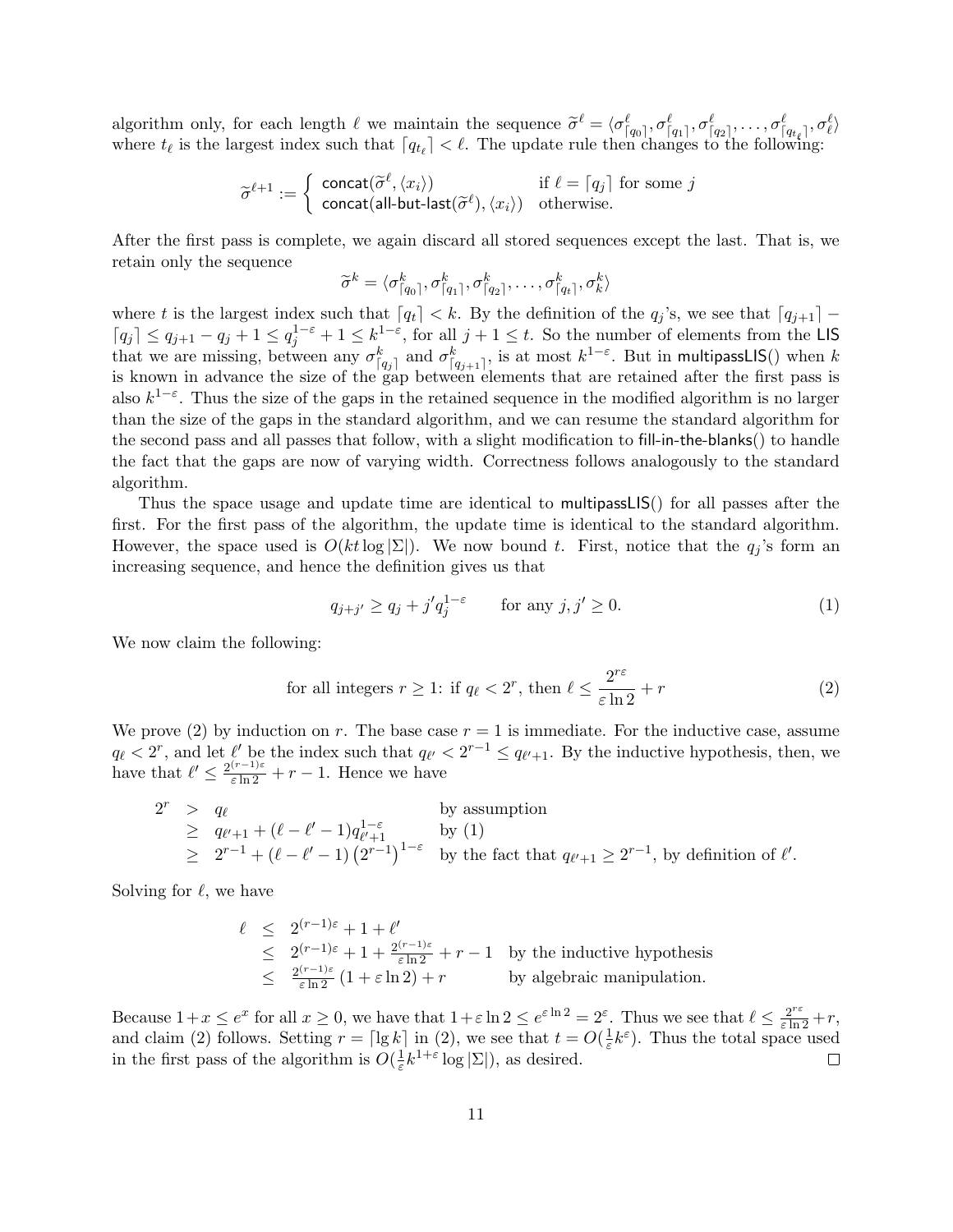Theorem 3.4 is our main result on computing actual longest increasing subsequences, but before we turn to lower bounds on LIS in Section 4, we note that we can again more efficiently find an LIS itself when the alphabet  $\Sigma$  is small. In particular, when  $|\Sigma| = O(1)$ , we can actually find an LIS using just  $O(\log k)$  space and  $O(1)$  update time, the same requirements that we had for merely determining its length.

**Theorem 3.5.** We can find an LIS of a stream of integers drawn from alphabet  $\Sigma$  with a one-pass streaming algorithm that uses  $O(|\Sigma|^2 \log k)$  space and has update time  $O(\log |\Sigma|)$ .

*Proof.* First, observe that rather than maintaining  $\sigma^{\ell}$  for each length  $\ell$  as in Fredman's algorithm, we need only maintain  $\sigma^{B[j]}$  for each  $j \in \Sigma$ . (Recall that  $B[j]$  denotes the length of the longest increasing subsequence that ends with the element  $j \in \Sigma$  in the stream so far. See Figure 2.) Furthermore, we only need  $O(|\Sigma| \log k)$  space to store each sequence  $\sigma^{\ell}$ , because it suffices to keep track of the indices i for which  $\sigma_i^{\ell} \neq \sigma_{i+1}^{\ell}$ , and there are at most  $|\Sigma|$  such indices in an increasing sequence. Hence, we can find the LIS using space  $O(|\Sigma|^2 \log k)$  and update time  $O(\log |\Sigma|)$ .

## 4 Lower Bounds for LIS

We now turn our attention to establishing lower bounds on the space requirements for streaming algorithms that solve the LIS problem. In this section, we prove that  $\Omega(k)$  bits of storage are required to decide if the LIS of a stream of n elements has length at least k, for any  $n = \Omega(k^2)$ . Our lower bounds, like most lower bounds on space usage in the data-streaming model, are derived from the well-observed connection between space consumption for streaming algorithms and the communication complexity of a related two-party problem. Specifically, our proof is based on reducing the *set-disjointness problem* to LIS in the data-streaming model:

**Definition 4.1 (Set Disjointness).** Party A holds an n-bit string  $s_A$ , and Party B holds another n-bit string  $s_B$ . The pair  $\langle s_A, s_B \rangle$  forms a 'yes' instance for the SET-DISJOINTNESS problem if and only if the ith bit of both  $s_A$  and  $s_B$  is 1, for some index i.

We say that  $s_A$  and  $s_B$  intersect in a 'yes' instance and are *disjoint* in a 'no' instance. The communication complexity of a protocol solving SET-DISJOINTNESS is the maximum number of bits communicated between Party A and Party B, taken over all valid inputs. Lower bounds for the set-disjointness problem have been studied extensively (e.g., [6, 26, 28]), and this problem is known to have high communication complexity. The strongest results show that even in the randomized setting, SET-DISJOINTNESS requires a large amount of communication:

Theorem 4.2 (Bar-Yossef, Jayram, Kumar, Sivakumar [6]). Let  $\delta \in (0, 1/4)$ . Let  $\mathcal A$  be a (possibly randomized) protocol for the SET-DISJOINTNESS problem that, for every input  $\langle s_A, s_B \rangle$ , is correct with probability at least  $1 - \delta$ . Then A requires at least  $\frac{n}{4}(1 - 2\sqrt{\delta})$  bits of communication between Party  $A$  and Party  $B$ . The same bound holds even if  $A$  is only required to be correct when the vectors  $s_A$  and  $s_B$  both contain exactly  $n/4$  ones.

We now reduce SET-DISJOINTNESS to the problem of determining if an increasing subsequence of length  $\sqrt{n}$  exists in an *n*-element stream. This reduction will show that deciding whether the LIS has length k requires  $\Omega(k)$  space in the streaming model, even with randomization and some chance of error, whenever  $n = \Omega(k^2)$ .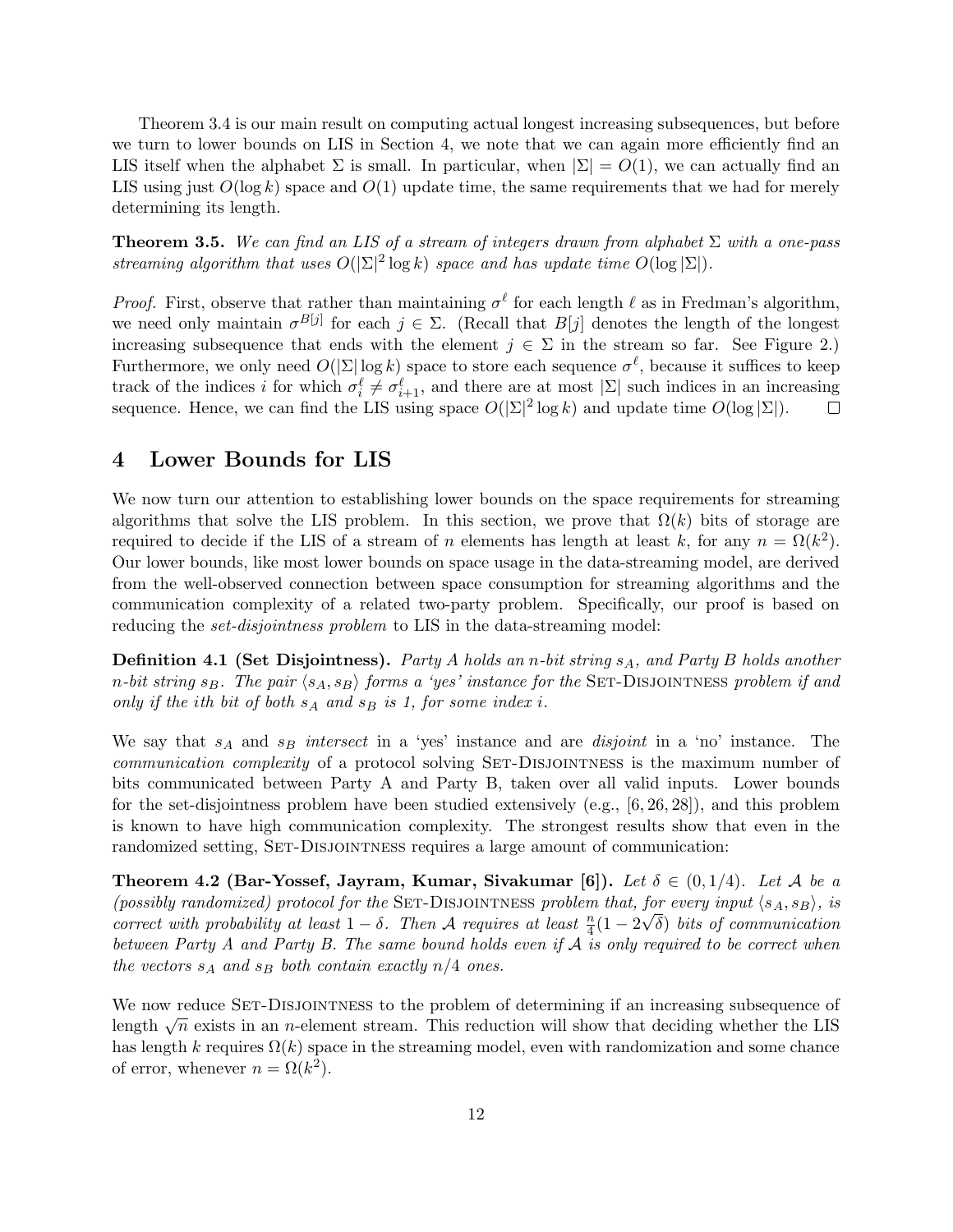Suppose we are given an instance  $\langle s_A, s_B \rangle$  of SET-DISJOINTNESS, where  $n := |s_A| = |s_B|$ . We construct a stream  $\mathsf{S}\text{-}\mathsf{lis}(s_A, s_B)$  satisfying three relevant properties: (i) the first half of the stream will depend only on  $s_A$ ; (ii) the second half of the stream will depend only on  $s_B$ ; and (iii) the stream's LIS will have length at least  $n + 1$  if and only if  $\langle s_A, s_B \rangle$  are non-disjoint.

For each index  $i \in \{1, \ldots, n\}$ , write  $N_i := (n+1) \cdot (i-1)$  for readability. We associate with an index *i* the  $(n + 1)$ -element sequence  $\langle N_i + 1, \ldots, N_i + n, N_{i+1} \rangle$ , divided into two parts.

- Define A-part $(i) := \langle N_i+1, N_i+2, \ldots, N_i+i \rangle$  to be the length-i increasing sequence consisting of the first i of these integers. Define B-part $(i) := \langle N_i + i + 1, N_i + i + 2, \ldots, N_{i+1} \rangle$  to be the length- $(n-i+1)$  increasing sequence consisting of the remaining  $(n-i+1)$  of these integers.
- Define S-lis $_A(s_A)$  to be the sequence consisting of the concatenation of the sequences A-part(i) for every  $i \in \{i : s_A(i) = 1\}$ , listed in decreasing order of the index i. Similarly, let  $\mathsf{S}\text{-}\mathsf{lis}_B(s_B)$ be the sequence consisting of the sequences B-part(i) for every  $i \in \{i : s_B(i) = 1\}$ , also listed in decreasing order of the index i.
- Define the stream  $S$ -lis $(s_A, s_B) := \text{concat}(S$ -lis $_A(s_A), S$ -lis $_B(s_B))$ .

The first two requirements above are clearly satisfied: the sequence  $\mathsf{S}\text{-}\mathsf{lis}_A(s_A)$  depends only on the vector  $s_A$ , and similarly the sequence  $\mathsf{S}\text{-}\mathsf{lis}_B(s_B)$  depends only on the vector  $s_B$ . We claim that the third property is satisfied as well:

**Lemma 4.3.** If the vectors  $s_A$  and  $s_B$  intersect, then  $|\text{LIS}(S\text{-lis}(s_A, s_B))| \geq n+1$ . If the vectors  $s_A$ and  $s_B$  do not intersect, then  $|LIS(S-$ lis $(s_A, s_B))| \leq n$ .

*Proof.* We start with the obvious direction. Suppose that  $s_A$  and  $s_B$  intersect—i.e., suppose that  $s_A(i) = s_B(i) = 1$  for some particular i. Then observe that  $S$ -lis $(s_A, s_B)$  contains the length- $(n+1)$ increasing subsequence concat(A-part(i), B-part(i)) =  $\langle N_i + 1, N_i + 2, \ldots, N_i + n, N_{i+1} \rangle$ .

For the converse direction, we prove the contrapositive. Suppose that  $s_A$  and  $s_B$  do not intersect. Observe that for any two indices i and j such that  $i < j$  we have the following two facts: (1) A-part(i) follows A-part(j) in S-lis<sub>A</sub>(s<sub>A</sub>), and (2) the integers in A-part(i) are all smaller than those in A-part(j). Thus any increasing subsequence that is wholly within  $S$ -lis $_A(s_A)$  can contain integers from  $\mathsf{A}\text{-part}(i)$  for only a single index i. Likewise, any increasing subsequence that is wholly within S-lis $_B(s_B)$  can contain integers from B-part(j) for only a single index j. Thus the only potential length- $(n+1)$  increasing subsequences must be subsequences of concat(A-part(i), B-part(j)) for some indices i and j so that  $s_A(i) = s_B(j) = 1$ . (By assumption, then, we must have  $i \neq j$ .) Furthermore, unless  $i < j$ , all the integers in A-part(i) are larger than the integers in B-part(j). Thus the LIS of S-lis(s<sub>A</sub>, s<sub>B</sub>) has length at most  $|$ A-part(i)| +  $|$ B-part(j)| = i + n - j + 1  $\leq$  n.  $\Box$ 

We now improve the construction so that the resulting stream  $S$ -lis $(s_A, s_B)$  is a *permutation*, i.e., it contains each element of  $\{0, 1, \ldots, |\Sigma| - 1\}$  exactly once. (Previously our alphabet has been  $\Sigma = \{1, \ldots, |\Sigma|\}$ ; here we use a zero-indexed alphabet because our construction is an extension of the above  $S$ -lis( $s_A, s_B$ ), and adding a zero element to the alphabet allows us to give a much simpler description of the extension.) We will show that a suitable  $|\Sigma| = \Theta(n^2)$  suffices.

We modify S-lis<sub>A</sub>(s<sub>A</sub>) and S-lis<sub>B</sub>(s<sub>B</sub>) as follows: we include the integers from A-part(i) and B-part(i) even when  $s_A(i) = 0$  or  $s_B(i) = 0$ , but we include them in such a way that only two of these elements can be part of a longest increasing subsequence.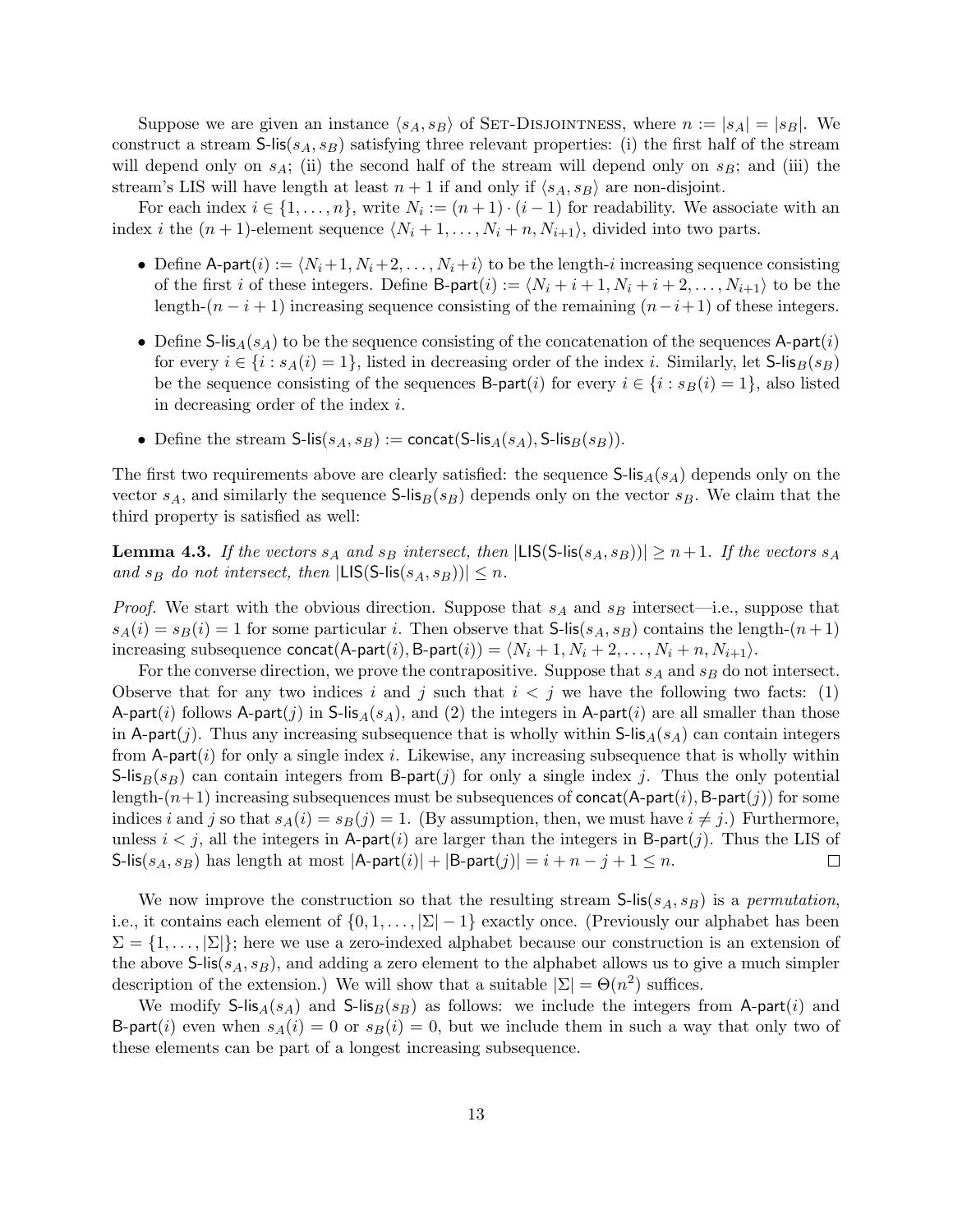- Let  $U_A := \{x \mid \exists i : s_A(i) = 0, x \in \mathsf{A}\text{-part}(i)\}\$  and let  $U_B := \{x \mid \exists i : s_B(i) = 0, x \in \mathsf{B}\text{-part}(i)\}\$ denote the sets of "unused" numbers in  $S$ -lis $_A(s_A)$  and  $S$ -lis $_B(s_B)$ , respectively—that is, those integers in  $\{1, \ldots, N_{n+1}\}\$  that do not appear in the stream  $\mathsf{S}\text{-}\mathsf{lis}(s_A, s_B)$ .
- Define pad- $A(s_A)$  to be the sequence consisting of integers in  $U_A$  listed in decreasing order, followed by the integer 0. Define pad- $B(s_B)$  to be the sequence consisting first of the lone integer  $N_{n+1} + 1 = (n+1) \cdot n + 1$ , followed by the integers in  $U_B$  listed in decreasing order.
- Now define  $S\text{-}\mathsf{lis}_{A}^{\pi}(S_A) := \text{concat}(\text{pad-A}(s_A), S\text{-}\mathsf{lis}_{A}(s_A)).$  (We write ' $\pi$ ' in the superscript to denote a permutation.) Similarly, define  $\mathsf{S}\text{-}\mathsf{lis}_B^{\pi}(S_B) := \mathsf{concat}(\mathsf{S}\text{-}\mathsf{lis}_B(s_B), \mathsf{pad}\text{-}\mathsf{B}(s_B)).$
- Finally, define  $S$ -lis $^{\pi}(s_A, s_B) := \text{concat}(S$ -lis $^{\pi}_A(s_A), S$ -lis $^{\pi}_B(s_B))$ . This stream consists of the "missing" elements of  $s_A$  in decreasing order, followed by 0, then followed by the "present" elements; then the "present" elements of  $s_B$ , followed by  $(n + 1) \cdot n + 1$ , followed by the "missing" elements of  $s_B$  in decreasing order.

It is straightforward to verify that  $S$ -lis<sup> $\pi(s_A, s_B)$ </sup> is a permutation of the set  $\{0, \ldots, (n+1) \cdot n + 1\}$ . Furthermore, it is easy to see that the additions of pad- $A(s_A)$  and pad- $B(s_B)$  each increase the LIS by exactly one:

**Lemma 4.4.** If the vectors  $s_A$  and  $s_B$  intersect, then  $|\text{LIS}(S\text{-}\text{lis}^{\pi}(s_A, s_B))| \geq n+3$ . If the vectors  $s_A$ and  $s_B$  do not intersect, then  $|\textsf{LIS}(S\textsf{-lis}^\pi(s_A, s_B))| \leq n+2$ .

*Proof.* The stream  $\mathsf{S}\text{-}\mathsf{lis}^{\pi}(s_A, s_B)$  consists of three segments: (i) a prefix ending with the element 0 that is a decreasing sequence, (ii) the stream  $\mathsf{S}\text{-}\mathsf{lis}(s_A, s_B)$ , and (iii) a suffix starting with the element  $(n+1)\cdot n+1$  that is again a decreasing sequence. Thus any increasing subsequence of  $\mathsf{S}\text{-}\mathsf{lis}^\pi(s_A, s_B)$ can contain at most one element from the prefix segment and at most one element from the suffix. Thus the following sequence must be a longest increasing subsequence of  $\mathsf{S}\text{-}\mathsf{lis}^{\pi}(s_A, s_B)$ : first the integer 0, then an LIS of  $\mathsf{S}\text{-}\mathsf{lis}(s_A, s_B)$ , and finally the integer  $(n+1) \cdot n + 1$ . By Lemma 4.3, then, the length of the LIS of  $\mathsf{S}\text{-}\mathsf{lis}^{\pi}(s_A, s_B)$  is  $n+3$  if and only if the vectors  $s_A$  and  $s_B$  intersect.  $\Box$ 

With this construction in hand, we are now ready to prove our main lower-bound result for computing longest increasing subsequences in the data-streaming model:

**Theorem 4.5.** Fix any length n and any length k such that  $n \geq (k-2)(k-3)+1$ . Any randomized streaming algorithm A that decides whether  $\text{LIS}(\mathcal{S}) \geq k$  for any stream S that is a permutation of  ${0, \ldots, n}$  with probability greater than 3/4 requires  $\Omega(k)$  space.

*Proof.* Suppose that the randomized streaming algorithm  $\mathcal A$  can decide with probability greater than  $3/4$  whether any *n*-element permutation contains an increasing subsequence of length k. We show how to solve an instance  $\langle s_A, s_B \rangle$  of the SET-DISJOINTNESS problem with  $|s_A| = k - 3 = |s_B|$ with probability greater than  $3/4$  by calling  $\mathcal{A}$ .

Specifically, the stream that we consider is  $S := \text{concat}(\text{ExtraNumbers}, \text{S-lis}^{\pi}(s_A, s_B)),$  where ExtraNumbers :=  $\langle n-1, n-2, \ldots, (k-2)(k-3)+2 \rangle$ . Observe that the LIS of S has exactly the same length as the LIS of  $\mathsf{S}\text{-}\mathsf{lis}^\pi(s_A, s_B)$ , because the elements of ExtraNumbers, the prepended part of S, are all larger than those in  $\mathsf{S}\text{-}\mathsf{lis}^\pi(s_A, s_B)$ , and the numbers in ExtraNumbers are presented in descending order. Thus, by Lemma 4.4, the LIS of S has length  $k$ —and  $\mathcal{A}(\mathcal{S})$  returns true with probability greater than  $3/4$ —if and only if  $s_A$  and  $s_B$  do not intersect.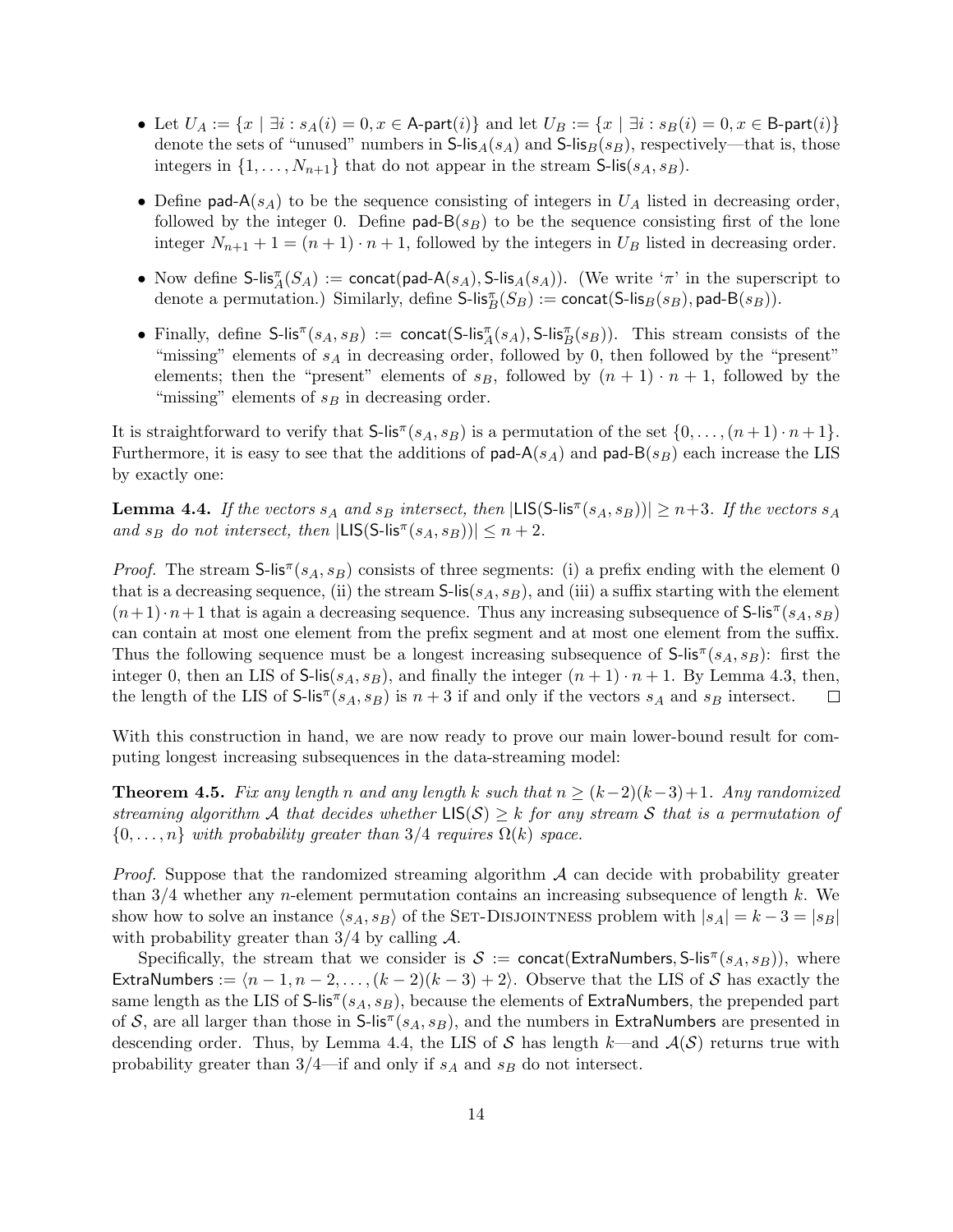A lower bound on the space required by A then follows via the high communication complexity of SET-DISJOINTNESS: to solve the given instance  $\langle s_A, s_B \rangle$  of the SET-DISJOINTNESS problem, Party A simulates the algorithm  $\mathcal A$  on the stream concat(ExtraNumbers, S-lis $^{\pi}_A(s_A))$  and then sends all stored information to Party B, who continues to simulate  $\mathcal A$  on  $\mathsf{S}\text{-}\mathsf{lis}_{B}^{\pi}(s_B)$ —i.e., the remainder of the stream S. This protocol allows Party A and Party B to decide whether the LIS of  $S$  is at least k, and therefore whether  $s_A$  and  $s_B$  intersect. By Theorem 4.2, then, Party A must transmit at least  $\Omega(k)$  bits in this protocol, and thus A must use  $\Omega(k)$  space.  $\Box$ 

## 5 Longest Common Subsequence

We now turn to the problem of finding the longest common subsequence of two streams  $S_1$  and  $S_2$ of integers. Throughout this section, we consider the adversarial streaming model, where elements from the two streams can be presented in any order of interleaving. In the lower bounds that we derive in this paper, the streaming algorithm will be presented with all  $n_1$  of the elements of the stream  $S_1$  before it receives any of the  $n_2$  elements of the second stream  $S_2$ .

Let  $n := \max\{n_1, n_2\}$  denote the size of the larger stream. As with all streaming problems, there is a trivial streaming algorithm that uses  $\Theta(n \log |\Sigma|)$  space: simply store both *n*-element streams in their entirety and then run a standard (non-streaming) LCS algorithm.

There is also a trivial  $|\Sigma|$ -approximation working in  $O(|\Sigma| \log n)$  space and  $O(1)$  update time. For each element in the alphabet  $\Sigma$ , simply calculate the length of the LCS of the two streams using only the given element. That is, for each element  $a \in \Sigma$ , let *count*<sub>a</sub> denote the number of times that a appears in the stream in which it is less prevalent—i.e., the quantity  $count_a$  denotes the minimum over  $i \in \{1,2\}$  of the number of times that the element a appears in  $\mathcal{S}_i$ . (The count<sub>a</sub> values can be maintained using  $\Theta(|\Sigma|)$  counters, each using  $O(\log n)$  space, that are incremented as elements from the stream are read.) The maximum of the values  $count_a$  is clearly a lower bound on the length of the true LCS of the two streams using all elements. Furthermore, it is also within a |Σ|-factor of the optimal LCS, because any length-k sequence of elements drawn from  $\Sigma$  must contain at least  $k/|\Sigma|$  copies of at least one of the alphabet symbols, by the pigeonhole principle. When  $|\Sigma| = O(1)$ , we then have a streaming algorithm that is a constant-factor approximation for LCS and uses only logarithmic space.

We can give another algorithmic upper bound for a version of LCS, based upon a simple connection with LIS. Suppose that we are first given one *reference permutation*  $\mathcal{R}$ , and then we are subsequently given a large number of test permutations  $S_1, S_2, \ldots, S_q$ ; we want to compute the LCS of R and  $S_i$  for every  $1 \leq i \leq q$ . Our streaming algorithm stores the permutation R as a lookup table and then, for each  $S_i$ , runs the LIS algorithm from Section 3, where we treat x as less than y if and only if x appears before y in R. This algorithm requires  $O(n \log |\Sigma|)$  total space— $O(n \log |\Sigma|)$  to store R and  $O(k \log |\Sigma|) = O(n \log |\Sigma|)$  for the LIS computation. Note that this bound is independent of q.

In the remainder of this section, we present several lower bounds for LCS, again using a series of reductions from the SET-DISJOINTNESS problem.

#### 5.1 Lower Bound on Exact and Approximate LCS

To begin, we do not impose the restriction that the streams  $S_1$  and  $S_2$  are permutations of each other. In this setting, it is straightforward to show that  $\Omega(n)$  space is required, even if we are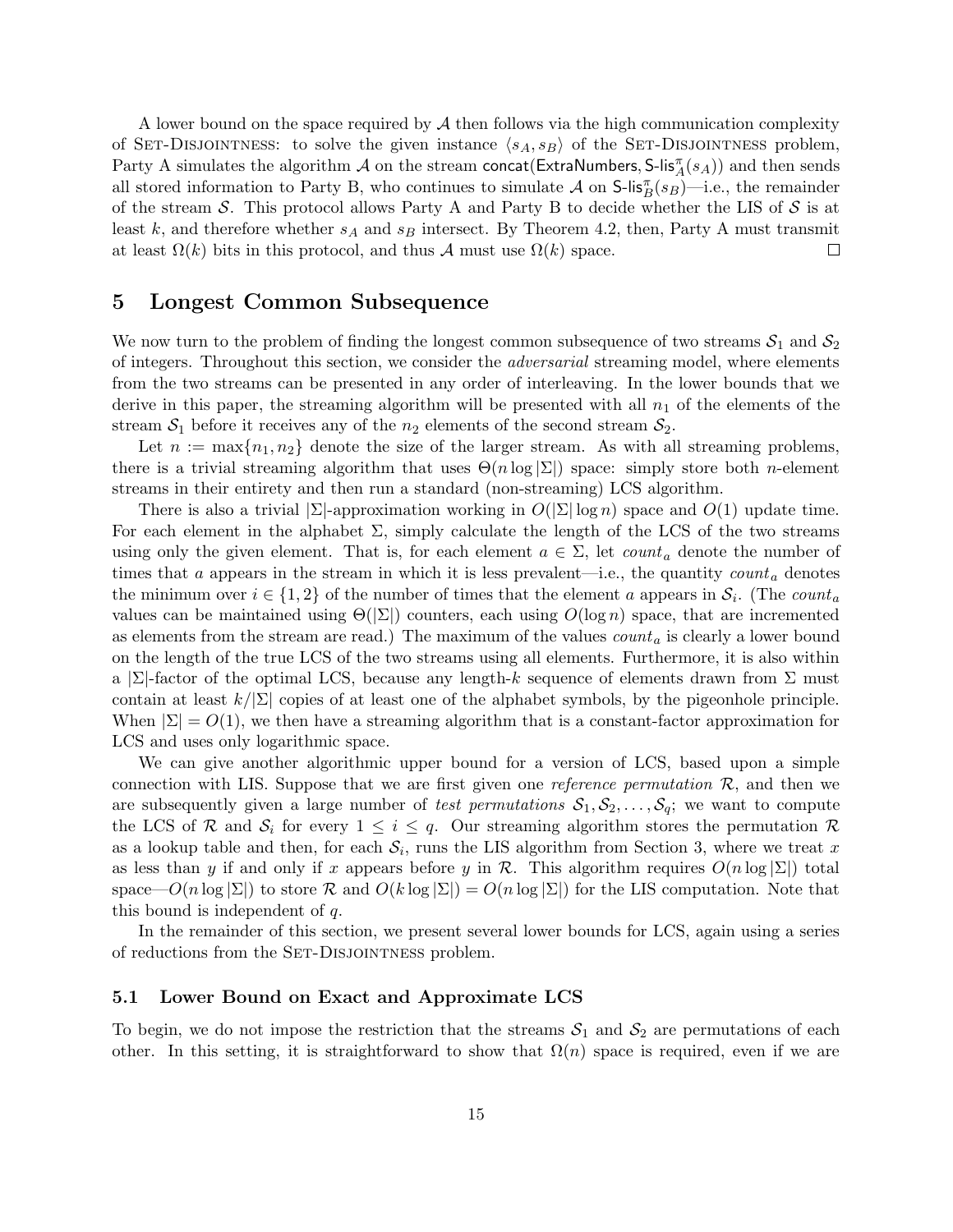willing to settle for an approximation to the LCS:

**Theorem 5.1.** Fix any desired approximation ratio  $\rho \geq 1$ . Let A be any randomized streaming algorithm that computes a  $\rho$ -approximation of the LCS of any two streams  $S_1$  and  $S_2$  that have length at least n, presented in adversarial order, with probability greater than 3/4. Then A requires  $\Omega(n)$  space, even if the algorithm is presented with all of  $S_1$  followed by all of  $S_2$ .

*Proof.* Suppose that the algorithm  $\mathcal A$  can always distinguish the following two cases with probability greater than 3/4: either streams  $S_1$  and  $S_2$  contain an LCS of length at least one, or their LCS has length zero. Thus, if  $\mathcal{A}(\mathcal{S}_1, \mathcal{S}_2)$  outputs the correct answer within any approximation ratio  $\rho \geq 1$ , then the algorithm must be able to distinguish between the length-0 and length-1 cases, independent of the ratio  $\rho$ .

We show how to solve any instance  $\langle s_A, s_B \rangle$  of SET-DISJOINTNESS with probability greater than 3/4 with  $|s_A| = 4n = |s_B|$ , where  $s_A$  and  $s_B$  both contain exactly n ones, by using A. Let the *n*-element stream  $S_1$  consist of all indices i such that  $s_A(i) = 1$ , listed in arbitrary order. Similarly, let  $S_2$  consist of all n indices i such that  $s_B(i) = 1$ , again listed in arbitrary order. Thus  $LCS(S_1, S_2) \geq 1$  if there is at least one index i such that both  $s_A(i) = 1$  and  $s_B(i) = 1$  and  $LCS(\mathcal{S}_1, \mathcal{S}_2) = 0$  otherwise.

This fact implies the desired lower bound, because we can solve the SET-DISJOINTNESS using  $\mathcal A$ as in Theorem 4.5. The first party simulates A on the stream  $S_1$  and then passes its state to the second party. The second party finishes simulating  $A$  on the stream  $S_2$ . By Theorem 4.2, this transmitted state must therefore use  $\Omega(n)$  space. To show that we still require  $\Omega(n)$  space when one or both of the streams has length strictly larger than  $n$ , we simply add arbitrary unique elements to each of the above streams.  $\Box$ 

Although this construction establishes hardness for multiplicative approximation of LCS, a simple variant shows that any data-streaming algorithm solving LCS within an additive  $\alpha$  requires  $\Omega(n/\alpha)$ space: simply repeat each element in the streams  $2\alpha + 1$  times.

#### 5.2 Lower Bound on Exact LCS for Permutations

We now improve the construction to show a lower bound on the space required for LCS even when  $S_1$  and  $S_2$  are both permutations of the set  $\{1, \ldots, n\}.$ 

Given an instance  $\langle s_A, s_B \rangle$  of the SET-DISJOINTNESS problem where there are exactly  $n/4$  ones in both  $s_A$  and  $s_B$ , we construct two streams as follows:

- Define  $R_A$  as the sequence that contains  $\{i : s_A(i) = 1\}$  listed in increasing order, and define  $\overline{R}_A$  as the sequence that contains  $\{i : s_A(i) = 0\}$  listed in decreasing order. Similarly, define  $R_B$  to contain  $\{i : s_B(i) = 1\}$  listed in increasing order, and define  $\overline{R}_B$  to contain the elements of  $\{i : s_B(i) = 0\}$  listed in decreasing order.
- Define S-lcs $^{\pi}_A(s_A) := \mathsf{concat}(R_A, \overline{R}_A)$  and S-lcs $^{\pi}_B(s_B) := \mathsf{concat}(R_B, \overline{R}_B)$ .

**Lemma 5.2.** If the vectors  $s_A$  and  $s_B$  intersect, then  $|LCS(S-ics_A^{\pi}(s_A), S-ics_B^{\pi}(s_B))| \ge n/2 + 2$ . Otherwise, the length of the LCS is at most  $n/2 + 1$ .

*Proof.* Suppose that  $s_A$  and  $s_B$  intersect. Then we claim that we can construct a common subsequence of  $S$ -lcs $\frac{\pi}{A}(s_A)$  and  $S$ -lcs $\frac{\pi}{B}(s_B)$  of length at least  $n/2+2$ , as follows. First choose the common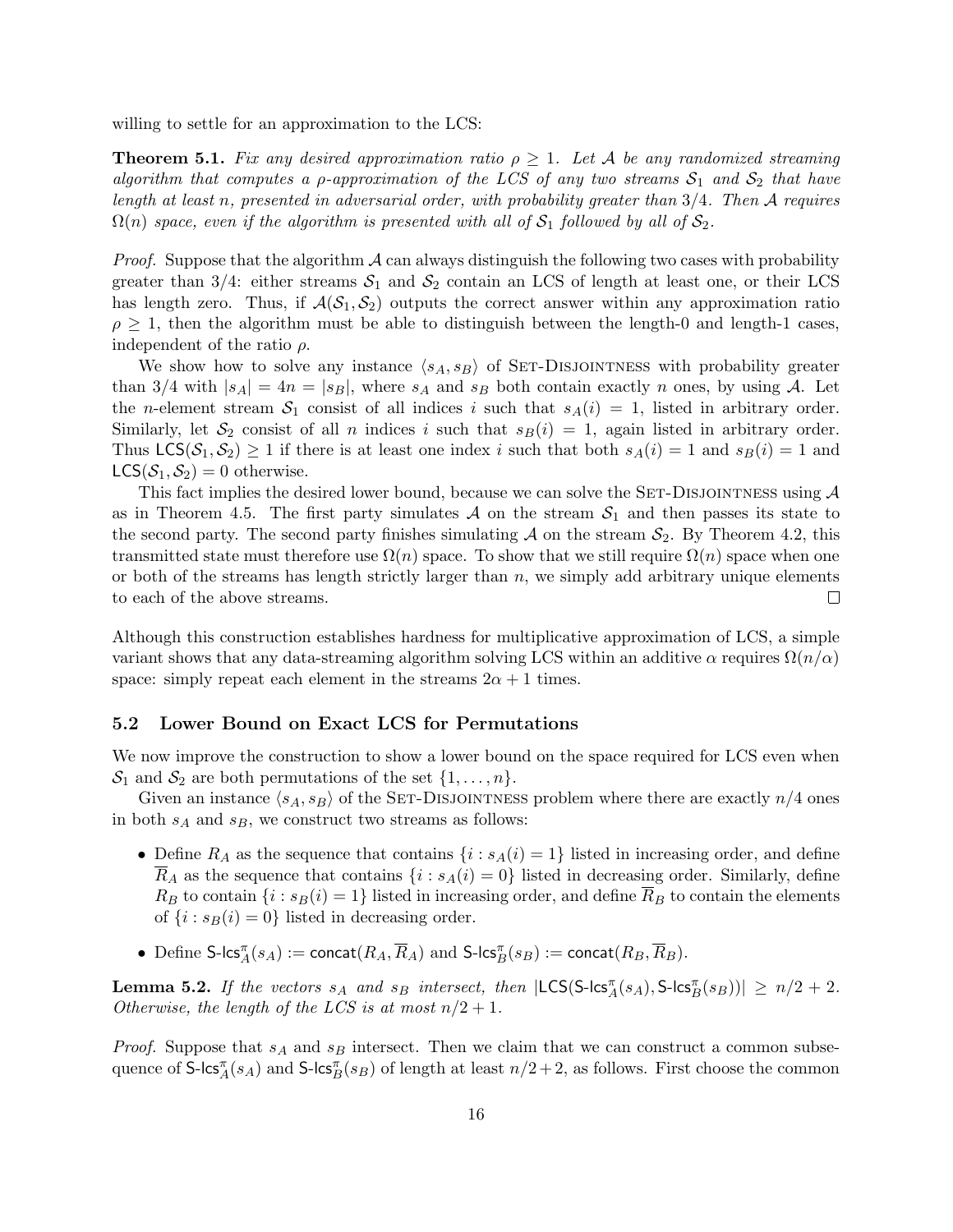element from  $R_A$  and  $R_B$ . Because  $s_A$  and  $s_B$  intersect, the set  $\{i : s_A(i) = s_B(i) = 0\}$  must contain at least  $n/2+1$  elements, because there are exactly  $n/4$  ones in each  $s_A$  and  $s_B$ . This fact implies the existence of a common subsequence of  $R_A$  and  $R_B$  of length at least  $n/2+1$ . Therefore there must be a common subsequence of  $S$ -lcs $_{A}^{\pi}(s_A)$  and  $S$ -lcs $_{B}^{\pi}(s_B)$  with total length  $n/2+2$ .

Conversely, suppose that  $s_A$  and  $s_B$  have no common element. Then none of the elements in  $R_A$ match any of the elements of  $R_B$ . Of course, some elements in  $R_A$  might be matched with elements in  $R_B$ . But the elements of  $R_A$  are listed in increasing order, while the elements of  $R_B$  are listed in decreasing order. Thus, at most one element of  $R_A$  can be matched with  $\overline{R}_B$ . If we do take such an element as part of an LCS, then the remaining sequence must be a common subsequence of  $\overline{R}_A$ and  $R_B$ . But these sequences contain exactly  $n/2$  common elements. So the longest sequence is length at most  $n/2 + 1$ .

On the other hand, if we do not use any common elements of  $R_A$  and  $R_B$ , we can instead use common elements from  $R_B$  and  $\overline{R}_A$ . But in this case, we can only use one such element, because  $R_B$ is an increasing sequence, while  $\overline{R}_A$  is strictly decreasing. The rest of the LCS must be a common subsequence of  $\overline{R}_A$  and  $\overline{R}_B$ . As before,  $\overline{R}_A$  and  $\overline{R}_B$  have exactly  $n/2$  elements in common, giving an LCS whose total length is  $n/2 + 1$ . Thus  $LCS(S-ics_A^{\pi}(s_A), S-ics_B^{\pi}(s_B))$  can have length at most  $n/2 + 1$ .  $\Box$ 

**Theorem 5.3.** Fix any length n and any length k such that  $n \geq 2k-4$ . Any randomized streaming algorithm A that decides whether  $LCS(S_1, S_2) \geq k$  for any streams  $S_1, S_2$  that are permutations of  $\{1,\ldots,n\}$  with probability greater than 3/4 requires  $\Omega(k)$  space.

*Proof.* The theorem follows analogously to Theorem 5.1 when  $n = 2k - 4$ : deciding whether S-lcs<sup> $\pi$ </sup>(*s<sub>A</sub>*) and S-lcs<sup> $\pi$ </sup>(*s<sub>B</sub>*) have a common subsequence of length  $n/2 + 2 = k$  requires  $\Omega(k) = \Omega(n)$ space, by Lemma 5.2, which together with Theorem 4.2 implies the stated lower bound.

To prove the same bounds when  $n > 2k - 4$ , we pad the streams as in Theorem 4.5. Add the decreasing sequence  $n, n-1, n-2, \ldots, 2k-4+1$  to the beginning of  $\mathsf{S}\text{-}\mathsf{lcs}_{A}^{\pi}(s_A)$ , and add the increasing sequence  $2k-4+1, 2k-4+2, \ldots, n$  to the end of  $S$ -lcs $^{\pi}_{B}(s_{B})$ . Then any common subsequences of these extended sequences are either (1) contained entirely in the unextended portions of  $\mathsf{S}\text{-}\mathsf{lcs}_{A}^{\pi}(s_A)$ and  $S$ -lcs $_{B}^{\pi}(s_{B})$  or (2) have length at most one. Then, as before, the LCS has length k if and only if  $s_A$  and  $s_B$  intersect, and thus we require  $\Omega(k)$  space to compute the LCS.  $\Box$ 

#### 5.3 Lower Bound on Approximating LCS for Permutations

In this section, we extend the lower-bound results on the space requirements for computing the LCS of two permutations to the case of approximation algorithms.

Consider an instance  $\langle s_A, s_B \rangle$  of the SET-DISJOINTNESS problem, where  $|s_A| = |s_B| = n$  and where there are exactly  $n/4$  ones in  $s_A$  and  $s_B$ . Suppose that we are able to  $\rho$ -approximate the LCS of two permutations, for some approximation factor  $\rho > 1$ . We will show how to solve the SET-DISJOINTNESS instance using the LCS approximation.

For each index  $i \in \{1, \ldots, n\}$ , we construct two sequences  $apx_{\rho}A(i,s_A)$  and  $apx_{\rho}B(i,s_B)$  so that  $|\mathsf{LCS}(\mathsf{apx}_\rho\mathsf{A}(i,s_A),\mathsf{apx}_\rho\mathsf{B}(i,s_B))|$  is  $\rho^2$  if  $s_A(i) = s_B(i) = 1$  and is at most  $\rho$  otherwise. We will then appropriately assemble these sequences for each index i. For any index  $i \in \{1, \ldots, n\}$ , the sequences  $apx_{\rho}A(i,s_A)$  and  $apx_{\rho}B(i,s_B)$  have length  $\rho^2$  and consist of exactly the same set of  $\rho^2$  integers. We define them as follows.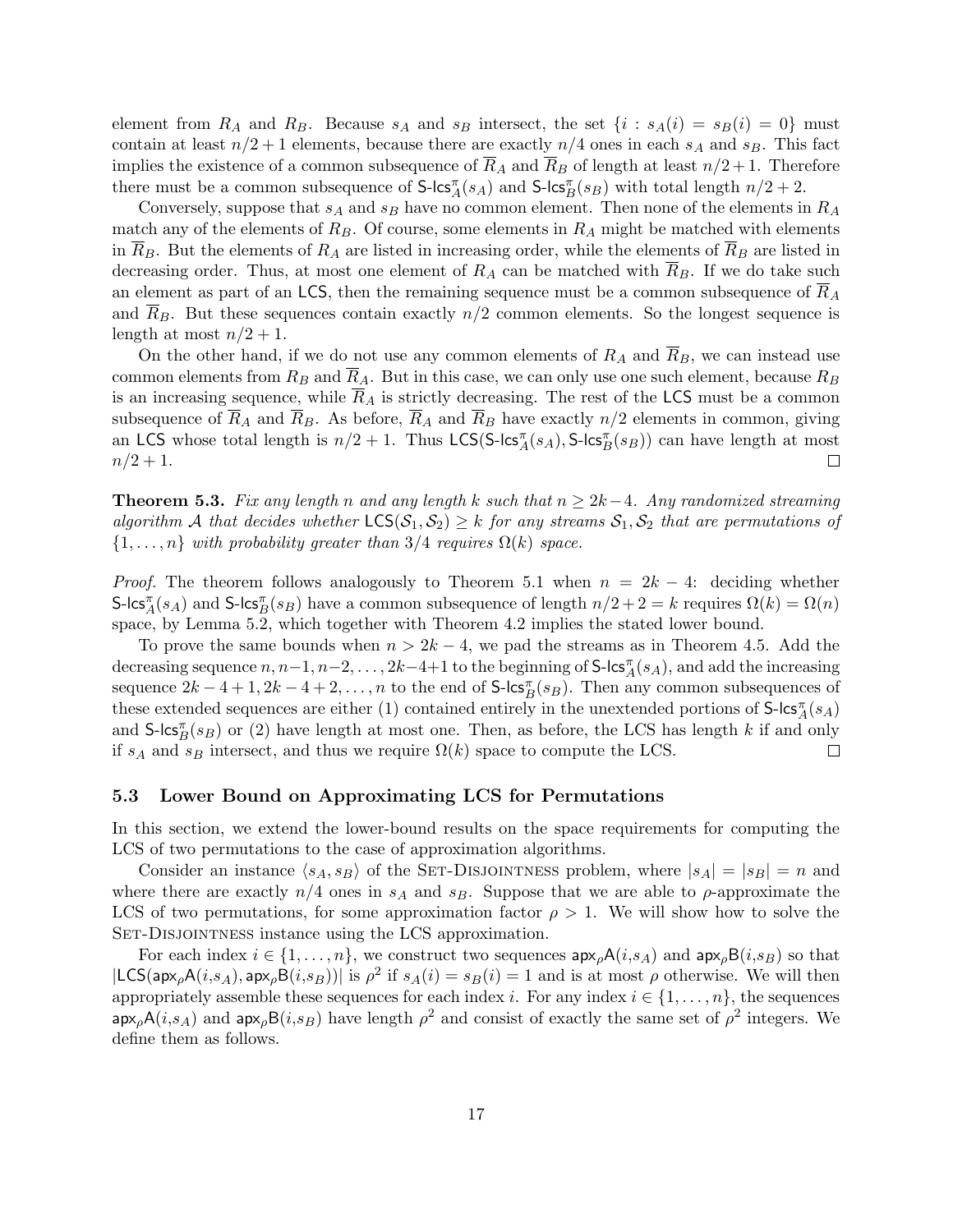- For simplicity of notation, define  $Z^{i,\rho} := \{(i-1) \cdot \rho^2 + 1, (i-1) \cdot \rho^2 + 2, \dots, (i-1) \cdot \rho^2 + \rho^2\}.$ Both  $apx<sub>o</sub>A(i,s<sub>A</sub>)$  and  $apx<sub>o</sub>B(i,s<sub>B</sub>)$  will consist of exactly this set of integers.
- Let  $apx_{\rho}A(i,s_A)$  consist of the elements of  $Z^{i,\rho}$  listed in increasing order if  $s_A(i) = 1$ . Let  $apx_{\rho}A(i,s_A)$  consist of the elements of  $Z^{i,\rho}$  listed in decreasing order if  $s_A(i) = 0$ .
- For  $s_B(i) = 1$ , define  $apx_{\rho}B(i,s_B)$  be the elements of  $Z^{i,\rho}$  listed in increasing order.

For  $s_B(i) = 0$ , we use the more complicated *median ordering* of the elements  $Z^{i,\rho}$ , so that the longest increasing subsequence and the longest decreasing subsequence both have length exactly  $\rho$ . For the set  $\{1, \ldots, m^2\}$ , the median ordering is defined as the following sequence:

 $\langle m, m-1, \ldots, 1; 2m, 2m-1, \ldots, m+1; \ldots; m^2, m^2-1, \ldots, m(m-1)+1 \rangle.$ 

When  $s_B(i) = 0$ , we define  $a p x_{\rho} B(i, s_B)$  to be the median ordering of the elements of  $Z^{i,\rho}$ .

• Define S-apx<sub>p</sub>-lcs<sup> $\pi$ </sup><sub>A</sub>(s<sub>A</sub>) := concat(apx<sub>p</sub>A(1,s<sub>A</sub>), apx<sub>p</sub>A(2,s<sub>A</sub>),...,apx<sub>p</sub>A(n,s<sub>A</sub>))—that is, the concatenation of the  $apx<sub>p</sub>A(i,s<sub>A</sub>)$  sequences in increasing order of the index *i*.

Define  $S$ -apx<sub>p</sub>-lcs<sup> $\pi$ </sup><sub>B</sub> $(s_B) := \text{concat}(\text{apx}_pB(n,s_B), \text{apx}_pB(n-1,s_B), \ldots, \text{apx}_pB(1,s_B))$ —that is, the concatenation of the  $apx<sub>\rho</sub>B(i,s<sub>B</sub>)$  sequences in decreasing order of the index i.

**Lemma 5.4.** If the vectors  $s_A$  and  $s_B$  intersect, then  $|\mathsf{LCS}(S\text{-apx}_\rho\text{-}\mathsf{lcs}_A^{\pi}(s_A), S\text{-apx}_\rho\text{-}\mathsf{lcs}_B^{\pi}(s_B))| \geq \rho^2$ . If the vectors  $s_A$  and  $s_B$  do not intersect, then the length of the LCS is at most  $\rho$ .

*Proof.* Suppose that the vectors  $s_A$  and  $s_B$  intersect. Let the index i be such that  $s_A(i) = s_B(i) = 1$ . Then the sequences  $apx<sub>o</sub>A(i,s<sub>A</sub>)$  and  $apx<sub>o</sub>B(i,s<sub>B</sub>)$  are identical. Hence the sequence

$$
\langle (i-1)\cdot\rho^2+1,(i-1)\cdot\rho^2+2,\ldots,i\cdot\rho^2\rangle
$$

has length  $\rho^2$  and is a subsequence of both  $\mathsf{S}\text{-}\mathsf{apx}_{\rho}\text{-}\mathsf{lcs}^{\pi}_A(s_A)$  and  $\mathsf{S}\text{-}\mathsf{apx}_{\rho}\text{-}\mathsf{lcs}^{\pi}_B(s_B)$ .

Conversely, suppose that the vectors  $s_A$  and  $s_B$  do not intersect. Recall that  $S$ -apx<sub>p</sub>-lcs<sub>A</sub><sup> $(A)$ </sup> lists the sequences  $\textsf{apx}_\rho \mathsf{A}(i,s_A)$  in increasing order of index i, while  $\textsf{S-apx}_\rho\text{-}\textsf{lcs}_B^\pi(s_B)$  lists the sequences of  $apx_{\rho}B(i,s_B)$  in decreasing order of index i. Thus any common subsequence of  $S$ -apx<sub>p</sub>-lcs<sub>A</sub> $(s_A)$ and  $\mathsf{S}$ -apx<sub>p</sub>-lcs<sub>B</sub> $(s_B)$  can only contain numbers that form a common subsequence of apx<sub>p</sub>A(*i*,s<sub>A</sub>) and  $apx<sub>o</sub>B(i,s<sub>B</sub>)$  for some particular index i. But for every index i, we have that one of the following three cases holds:

- 1.  $s_A(i) = 1$  and  $s_B(i) = 0$ , so  $|\mathsf{LCS}(\mathsf{apx}_{\rho}\mathsf{A}(i,s_A), \mathsf{apx}_{\rho}\mathsf{B}(i,s_B))| = \rho$ , because one is an increasing sequence while the other is a median sequence; or
- 2.  $s_A(i) = 0$  and  $s_B(i) = 1$ , so the LCS has length 1, because one sequence is a decreasing sequence while the other is an increasing sequence; or
- 3.  $s_A(i) = 0$  and  $s_B(i) = 0$ , so the LCS has length  $\rho$ , because one is an increasing sequence and the other is a median sequence.

(There can be no index i where  $s_A(i) = s_B(i) = 1$  because, by assumption, the vectors  $s_A$  and  $s_B$ do not intersect.) Therefore the LCS of  $S$ -apx<sub>p</sub>-lcs<sub>A</sub><sup>(s<sub>A</sub>)</sub> and  $S$ -apx<sub>p</sub>-lcs<sub>B</sub><sup>(s<sub>B</sub>)</sub> has length at most  $\rho$ .</sup></sup>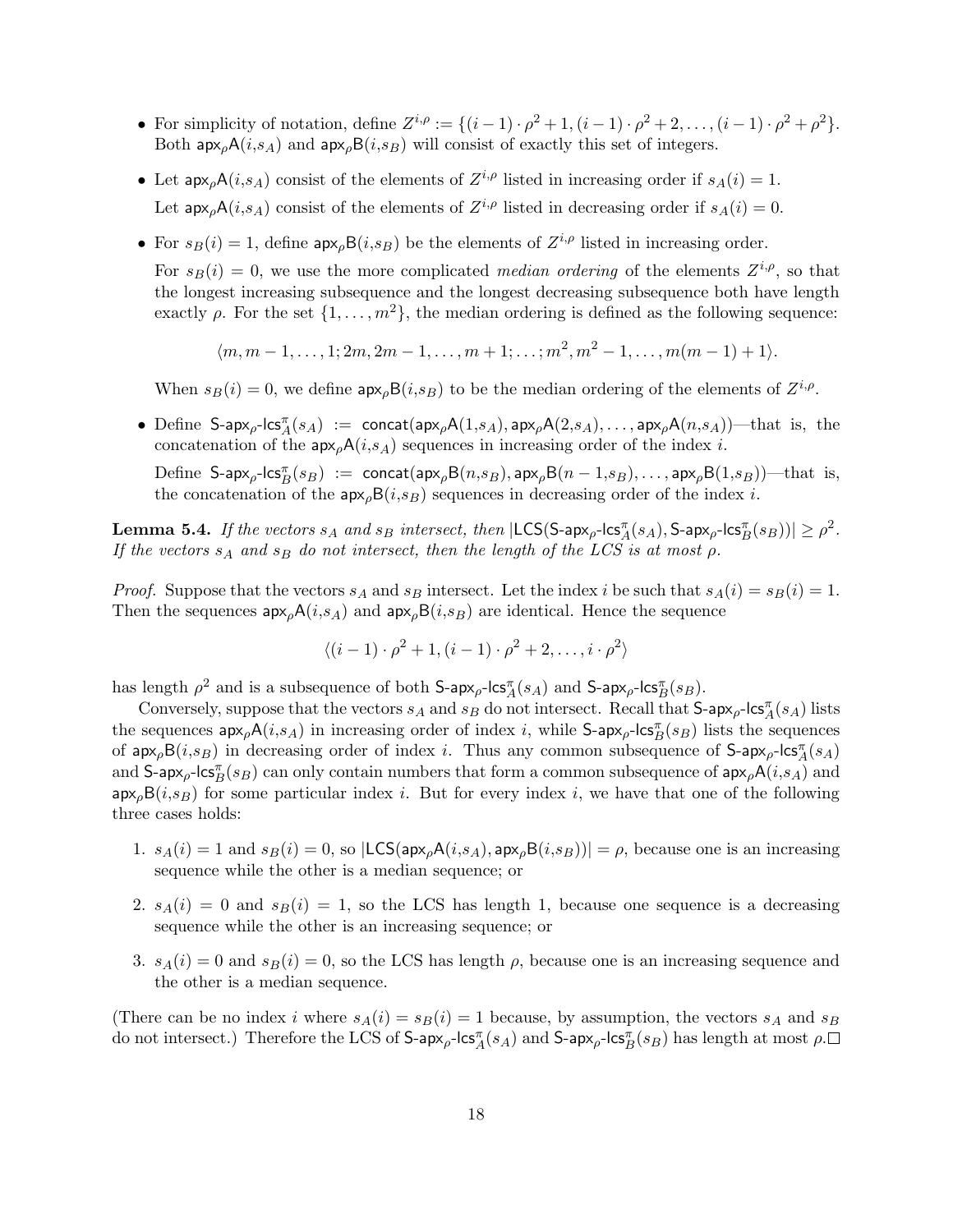**Theorem 5.5.** Fix any desired approximation ratio  $\rho \geq 1$ . Let A be any randomized streaming algorithm that decides with probability greater than  $3/4$  whether (i)  $LCS(S_1, S_2) \ge \rho^2$  or (ii)  $LCS(S_1, S_2) \leq \rho$ , for any two permutations  $S_1$  and  $S_2$  of  $\{1, \ldots, n\}$ , presented in adversarial order. Then A requires  $\Omega(n/\rho^2)$  space, even if the algorithm is presented with all of the elements of  $S_1$ followed by all of the elements of  $S_2$ .

*Proof.* As in our previous lower-bound theorems, we show how to solve an instance  $\langle s_A, s_B \rangle$  of the SET-DISJOINTNESS problem with  $|s_A| = n/\rho^2 = |s_B|$  using a streaming algorithm A that distinguishes the cases of an LCS of length at most  $\rho$  from at LCS of length at least  $\rho^2$ . By Lemma 5.4, deciding the following question corresponds exactly to deciding whether  $s_A$  and  $s_B$ intersect: do the constructed streams  $S$ -apx<sub>p</sub>-lcs<sub>A</sub> $(s_A)$  and  $S$ -apx<sub>p</sub>-lcs<sub>B</sub> $(s_B)$  have an LCS of length (i) at least  $\rho^2$  or (ii) at most  $\rho$ ? Thus a randomized data-streaming algorithm A that distinguishes cases (i) and (ii) with probability greater than  $3/4$  can be used to solve the SET-DISJOINTNESS problem with probability greater than 3/4. The first party simulates  $\mathcal A$  on  $S$ -apx<sub>p</sub>-lcs<sub>A</sub> $(s_A)$  and then passes the state of the algorithm to the second party. The second party finishes the simulation of A on S-apx<sub>p</sub>-lcs<sub>B</sub>(s<sub>B</sub>). Again, by Theorem 4.2, this protocol implies that we need  $\Omega(N/\rho^2)$  space for the LCS decision procedure.  $\Box$ 

**Corollary 5.6.** To  $\rho$ -approximate the LCS of n-element permutations, we need  $\Omega(n/\rho^2)$  space.

#### 6 Conclusion and Future Work

A classic theorem of Erdős and Szekeres [14] follows from an elegant application of the pigeonhole principle: for any sequence S of  $n + 1$  numbers, there is either an increasing subsequence of S of length  $\sqrt{n}$  or a decreasing subsequence of S of length  $\sqrt{n}$ . One of our original motivations for looking at the LIS problem was to consider the difficulty of deciding, given a stream  $S$ , whether (1) the length of the LIS of S is at least  $\sqrt{|S|}$ , (2) the length of the longest *decreasing* sequence is at least  $\sqrt{|S|}$ , or (3) both. To do this, one needs an *exact* streaming algorithm for LIS; a minor modification to the median sequence in Section 5 shows that one can have an LIS of length  $\sqrt{n}$  or length  $\sqrt{n} - 1$  with a longest decreasing subsequence of length  $\sqrt{n}$  or length  $\sqrt{n} + 1$ , respectively.

Of course, in the streaming model one is usually interested in approximate algorithms using, say, polylogarithmic space. Our lower bounds for LCS show that one needs a large amount of space for any reasonable approximation. However, our lower bounds for the LIS problem say that a streaming algorithm that distinguishes between an LIS of length  $k$  and one of length  $k+1$  requires  $\Omega(k)$  space. It is an interesting open question whether one can use a small amount of space to approximate LIS in the streaming model.

## 7 Acknowledgements

We would like to thank D. Sivakumar for suggesting the problem to us, and for fruitful discussions. Thanks also to Graham Cormode, Erik Demaine, Matt Lepinski, and Abhi Shelat for helpful discussions and comments.

Part of this work was done while the authors were visiting IBM Almaden, and part of the work of the first author was done at MIT. The work of the second author was supported in part by NSF grant CCR-0098066.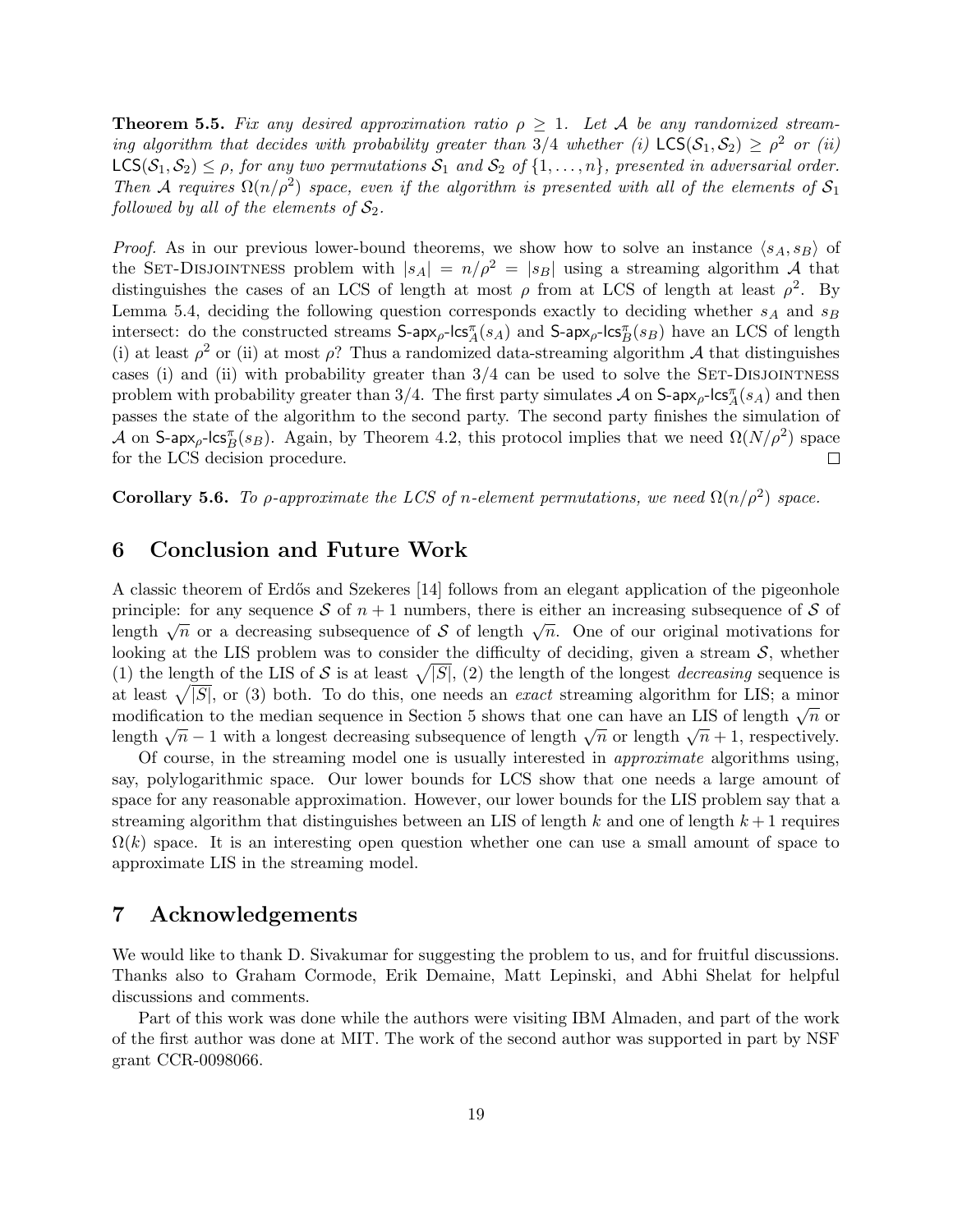## References

- [1] Miklós Ajtai, T. S. Jayram, Ravi Kumar, and D. Sivakumar. Approximate counting of inversions in a data stream. In Proceedings of the ACM Symposium on Theory of Computing (STOC), pages 370–379, 2002.
- [2] Noga Alon, Yossi Matias, and Mario Szegedy. The space complexity of approximating the frequency moments. Journal of Computer and System Sciences, 58(1):137–147, 1999.
- [3] S. F. Altschul, W. Gish, W. Miller, E. W. Myers, and D. J. Lipman. Basic local alignment search tool. Journal of Molecular Biology, 215:403–410, 1990.
- [4] A. Apostolico and C. Guerra. The longest common subsequence problem revisited. Algorithmica, 2:315–336, 1987.
- [5] Arindam Banerjee and Joydeep Ghosh. Clickstream clustering using weighted longest common subsequence. In SIAM International Conference on Data Mining Workshop on Web Mining, 2001.
- [6] Ziv Bar-Yossef, T. S. Jayram, Ravi Kumar, and D. Sivakumar. An information statistics approach to data stream and communication complexity. Journal of Computer and System Sciences, 68(4):702–732, 2004.
- [7] Michael A. Bender, Richard Cole, Erik D. Demaine, and Martin Farach-Colton. Scanning and traversing: Maintaining data for traversals in a memory hierarchy. In Proceedings of the European Symposium on Algorithms (ESA), pages 139–151, 2002.
- [8] Sergei Bespamyatnikh and Michael Segal. Enumerating longest increasing subsequences and patience sorting. Information Processing Letters, 76(1-2):7–11, 2000.
- [9] Moses Charikar, Kevin Chen, and Martin Farach-Colton. Finding frequent items in data streams. Theoretical Computer Science, 312(1):3–15, 2004.
- [10] Thomas Cormen, Charles Leiserson, Ronald Rivest, and Cliff Stein. Introduction to Algorithms. McGraw-Hill, 2nd edition, 2002.
- [11] Graham Cormode and S. Muthukrishnan. What's new: Finding significant differences in network data streams. Transactions on Networking, February 2006.
- [12] A. L. Delcher, S. Kasif, R. D. Fleischmann, J. Peterson, O. White, and S. L. Salzberg. Alignment of whole genomes. Nucleic Acids Research, 27(11):2369–2376, 1999.
- [13] Erik D. Demaine, Alejandro L´opez-Ortiz, and J. Ian Munro. Frequency estimation of Internet packet streams with limited space. In Proceedings of the European Symposium on Algorithms (ESA), pages 348–360, 2002.
- [14] Paul Erdős and George Szekeres. A combinatorial problem in geometry. Compositio Mathematica, pages 463–470, 1935.
- [15] Martin Farach-Colton, Paolo Ferragina, and S. Muthukrishnan. Overcoming the memory bottleneck in suffix tree construction. In Proceedings of the IEEE Symposium on Foundations of Computer Science (FOCS), pages 174–185, 1998.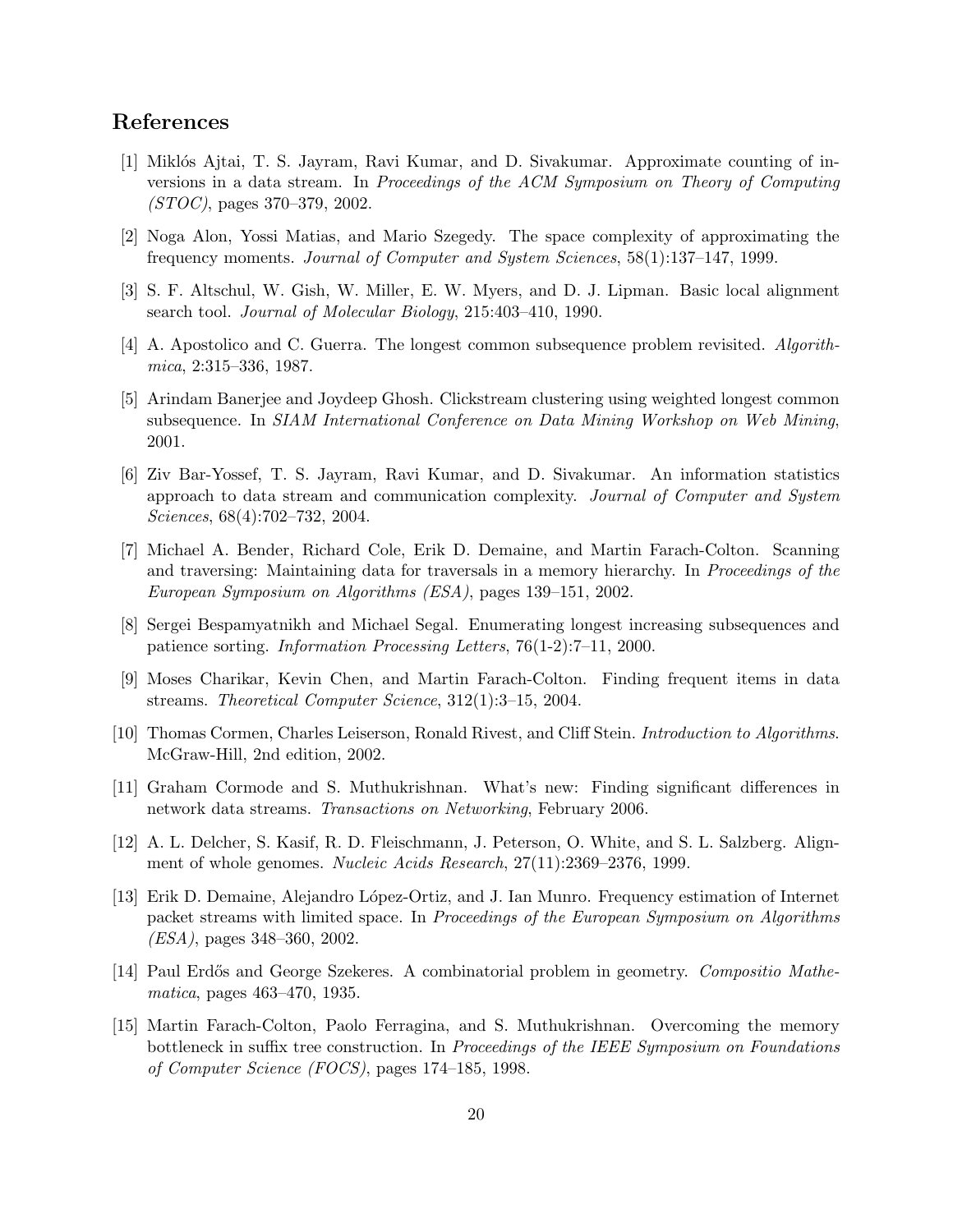- [16] Joan Feigenbaum, Sampath Kannan, Martin Strauss, and Mahesh Viswanathan. An approximate  $L_1$ -difference algorithm for massive data streams. SIAM Journal on Computing, 32(1):131–151, 2002.
- [17] Jessica H. Fong and Martin Strauss. An approximate  $L_p$ -difference algorithm for massive data streams. Discrete Mathematics & Theoretical Computer Science, 4(2):301–322, 2001.
- [18] M. L. Fredman. On computing the length of longest increasing subsequences. Discrete Mathematics, 11:29–35, 1975.
- [19] Anna Gilbert, Sudipto Guha, Piotr Indyk, Yannis Kotidis, S. Muthukrishnan, and Martin Strauss. Fast, small-space algorithms for approximate histogram maintenance. In Proceedings of the ACM Symposium on Theory of Computing (STOC), pages 389–398, 2002.
- [20] Sudipto Guha, Nick Koudas, and Kyuseok Shim. Data-streams and histograms. In Proceedings of the ACM Symposium on Theory of Computing (STOC), pages 471–475, 2001.
- [21] Sudipto Guha, Nina Mishra, Rajeev Motwani, and Liadan O'Callaghan. Clustering data streams. In Proceedings of the IEEE Symposium on Foundations of Computer Science (FOCS), pages 359–366, 2000.
- [22] Monika Rauch Henzinger, Prabhakar Raghavan, and Sridar Rajagopalan. Computing on data streams. Technical Report 1998-011, Digital Equipment Corporation, Systems Research Center, May 1998.
- [23] Daniel S. Hirschberg. Algorithms for the longest common subsequence problem. Journal of the ACM, 24:644–675, 1977.
- [24] J. Hunt and T. Szymanski. A fast algorithm for computing longest common subsequences. Communications of the ACM, 20:350–353, 1977.
- [25] Piotr Indyk. Stable distributions, pseudorandom generators, embeddings, and data stream computations. In Proceedings of the IEEE Symposium on Foundations of Computer Science (FOCS), pages 189–197, 2000.
- [26] B. Kalyanasundaram and G. Schnitger. The probabilistic communication complexity of set intersection. SIAM Journal on Discrete Mathematics, 5(5):545–557, 1992.
- [27] Gurmeet Manku, Sridhar Rajagopalan, and Bruce Lindsay. Approximate medians and other quantiles in one pass and with limited memory. In Proceedings of the ACM SIGMOD International Conference on Management of Data, pages 426–435, 1998.
- [28] A. Razborov. On the distributional complexity of disjointness. Journal of Computer and System Sciences, 28(2), 1984.
- [29] Michael E. Saks and Xiaodong Sun. Space lower bounds for distance approximation in the data stream model. In Proceedings of the ACM Symposium on Theory of Computing (STOC), pages 360–369, 2002.
- [30] David Sankoff and Joseph Kruskal. Time Warps, String Edits, and Macromolecules: The Theory and Practice of Sequence Comparison. Addison-Wesley, 1983.